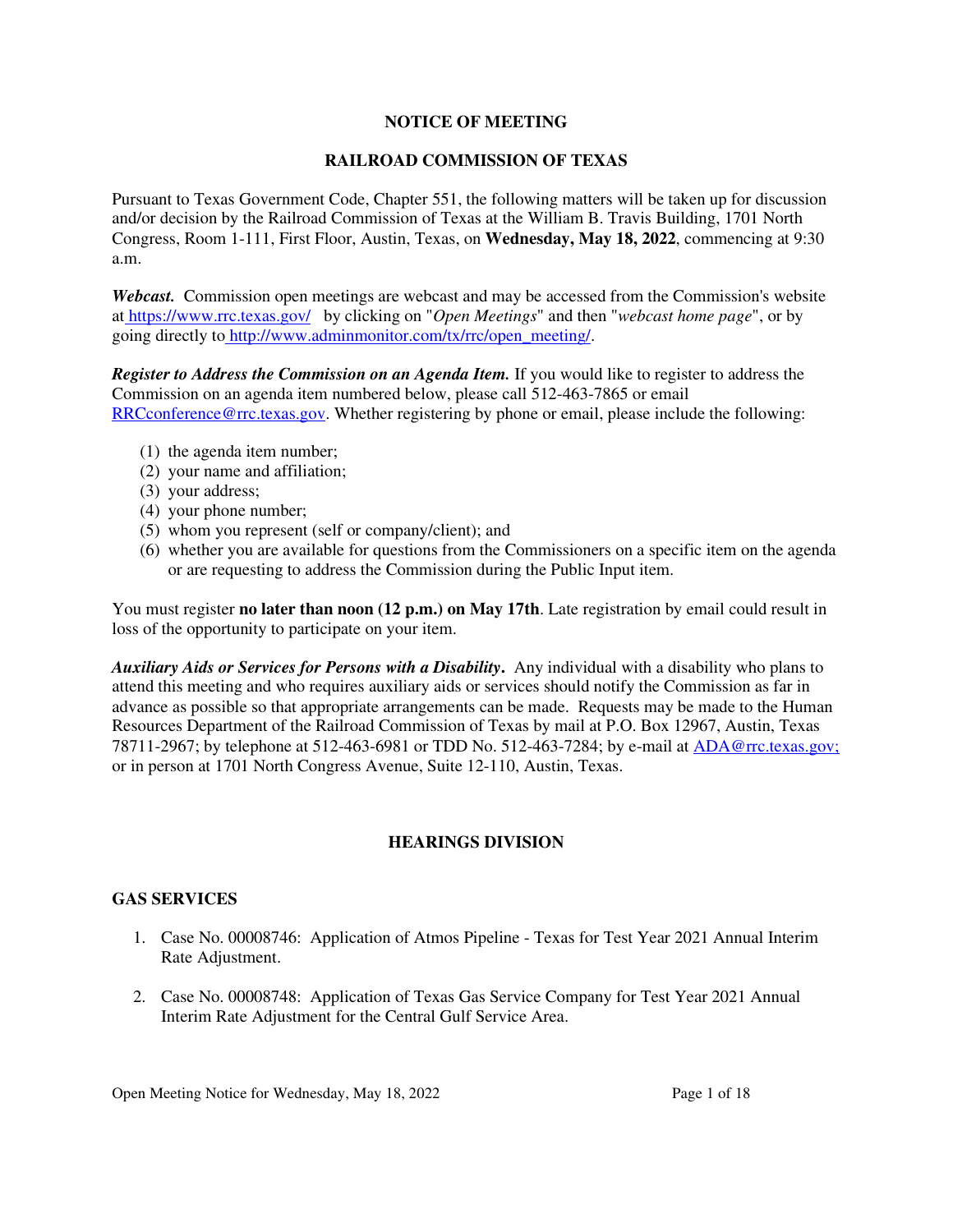## **SURFACE MINING AND RECLAMATION**

- 3. MR-22-00009142: Application by Texas Municipal Power Agency for acceptance of replacement performance bond, collateral bond with Letter of Credit No. IS000260426U, Permit No. 26D, Gibbons Creek Lignite Mine, Grimes County, Texas.
- 4. MR-22-00009143: Application by Texas Municipal Power Agency for acceptance of replacement performance bond, collateral bond with Letter of Credit No. IS000260433U, Permit No. 38D, Gibbons Creek Lignite Mine, Grimes County, Texas.

# **OIL AND GAS**

5. OG-21-00006536: Application of Hughes Legacy LLC (Operator No. 412073) pursuant to 16 TAC §3.46 for a new permit to inject fluids into a reservoir productive of oil or gas for the Keeran Ranch Lease, Well No. 1D, Keeran, North (4700) Field, Victoria County, Texas; District 02.

## **OIL AND GAS CONSENT AGENDA** (56 items; numbers 6 - 61)

- 6. OG-21-00007823: Application of Validus NRG Aquilas Assetco LLC (Operator No. 881239) pursuant to 16 TAC §3.32 for an exception to flare gas for the Julie (09558) Lease, Eagleville (Eagle Ford-2) and Sugarkane (Austin Chalk) Fields, Karnes County, Texas; District 02.
- 7. OG-21-00007825: Application of Validus NRG Aquilas Assetco LLC (Operator No. 881239) pursuant to 16 TAC §3.32 for an exception to flare gas for the J Handy Diver Beicker Facility, Commingle Permit No. 02-6142, Eagleville (Eagle Ford-2) Field, Karnes County, Texas; District 02.
- 8. OG-21-00007826: Application of Validus NRG Aquilas Assetco LLC (Operator No. 881239) pursuant to 16 TAC §3.32 for an exception to flare gas for the Zunker Central Facility, Commingle Permit No. 02-5474, Eagleville (Eagle Ford-2) and Sugarkane (Austin Chalk) Fields, Karnes County, Texas; District 02.
- 9. OG-21-00007827: Application of Validus NRG Aquilas Assetco LLC (Operator No. 881239) pursuant to 16 TAC §3.32 for an exception to flare gas for the Dickson Allen/Patsy Clark Facility, Commingle Permit No. 02-5465, Eagleville (Eagle Ford-2) and Sugarkane (Austin Chalk) Fields, Karnes County, Texas; District 02.
- 10. OG-21-00007828: Application of Validus NRG Aquilas Assetco LLC (Operator No. 881239) pursuant to 16 TAC §3.32 for an exception to flare gas for the Red Crest Central Facility, Commingle Permit No. 02-5514, Eagleville (Eagle Ford-2) and Sugarkane (Austin Chalk) Fields, Karnes County, Texas; District 02.
- 11. OG-21-00007829: Application of Validus NRG Aquilas Assetco LLC (Operator No. 881239) pursuant to 16 TAC §3.32 for an exception to flare gas for the Fox/ Dziuk/Muenchow Facility, Commingle Permit No. 02-5467, Eagleville (Eagle Ford-2) and Sugarkane (Austin Chalk) Fields, Karnes County, Texas; District 02.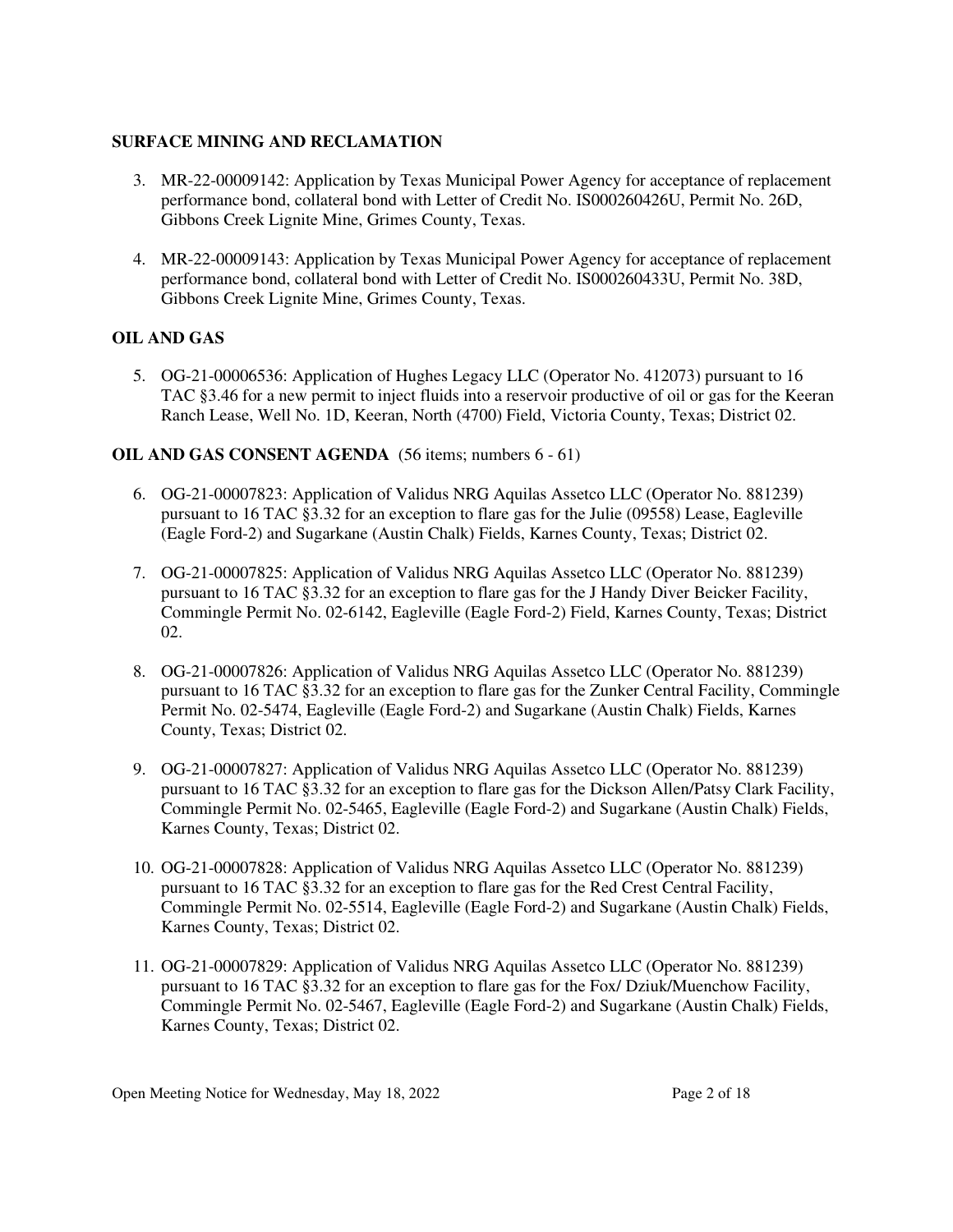- 12. OG-21-00007830: Application of Validus NRG Aquilas Assetco LLC (Operator No. 881239) pursuant to 16 TAC §3.32 for an exception to flare gas for the Patton Trust-North Facility, Commingle Permit No. 02-5468, Eagleville (Eagle Ford-2) and Sugarkane (Austin Chalk) Fields, Karnes County, Texas; District 02.
- 13. OG-21-00007831: Application of Validus NRG Aquilas Assetco LLC (Operator No. 881239) pursuant to 16 TAC §3.32 for an exception to flare gas for the Patton Trust South Facility, Commingle Permit No. 02-5469, Eagleville (Eagle Ford-2) and Sugarkane (Austin Chalk) Fields, Karnes County, Texas; District 02.
- 14. OG-21-00007832: Application of Validus NRG Aquilas Assetco LLC (Operator No. 881239) pursuant to 16 TAC §3.32 for an exception to flare gas for the Hons Hoffmann, Commingle Permit No. 02-6024, Eagleville (Eagle Ford-2) and Sugarkane (Austin Chalk) Fields, Karnes County, Texas; District 02.
- 15. OG-21-00007833: Application of Validus NRG Aquilas Assetco LLC (Operator No. 881239) pursuant to 16 TAC §3.32 for an exception to flare gas for the Hailey McAlister Central Facility, Commingle Permit No. 02-5511, Sugarkane (Eagleford) and Sugarkane (Austin Chalk) Fields, Karnes County, Texas; District 02.
- 16. OG-21-00007834: Application of Validus NRG Aquilas Assetco LLC (Operator No. 881239) pursuant to 16 TAC §3.32 for an exception to flare gas for the Dougherty Central Facility, Commingle Permit No. 02-5895, Eagleville (Eagle Ford-2) and Sugarkane (Austin Chalk) Fields, Karnes County, Texas; District 02.
- 17. OG-21-00007835: Application of Validus NRG Aquilas Assetco LLC (Operator No. 881239) pursuant to 16 TAC §3.32 for an exception to flare gas for the Kotara-Ridley Central Facility, Commingle Permit No. 02-5678, Eagleville (Eagle Ford-2) and Sugarkane (Austin Chalk) Fields, Karnes County, Texas; District 02.
- 18. OG-21-00007836: Application of Validus NRG Aquilas Assetco LLC (Operator No. 881239) pursuant to 16 TAC §3.32 for an exception to flare gas for the Carmody Central, Commingle Permit No.02-5434, Eagleville (Eagle Ford-2) and Sugarkane (Austin Chalk) Fields, Karnes County, Texas; District 02.
- 19. OG-21-00007837: Application of Validus NRG Aquilas Assetco LLC (Operator No. 881239) pursuant to 16 TAC §3.32 for an exception to flare gas for the Burda Golden Facility, Commingle Permit No. 02-5531, Eagleville (Eagle Ford-2) and Sugarkane (Austin Chalk) Fields, Karnes County, Texas; District 02.
- 20. OG-21-00007838: Application of Validus NRG Aquilas Assetco LLC (Operator No. 881239) pursuant to 16 TAC §3.32 for an exception to flare gas for the Gramm / Richter Facility, Commingle Permit No.02-5470, Eagleville (Eagle Ford-2) and Sugarkane (Austin Chalk) Fields, Karnes County, Texas; District 02.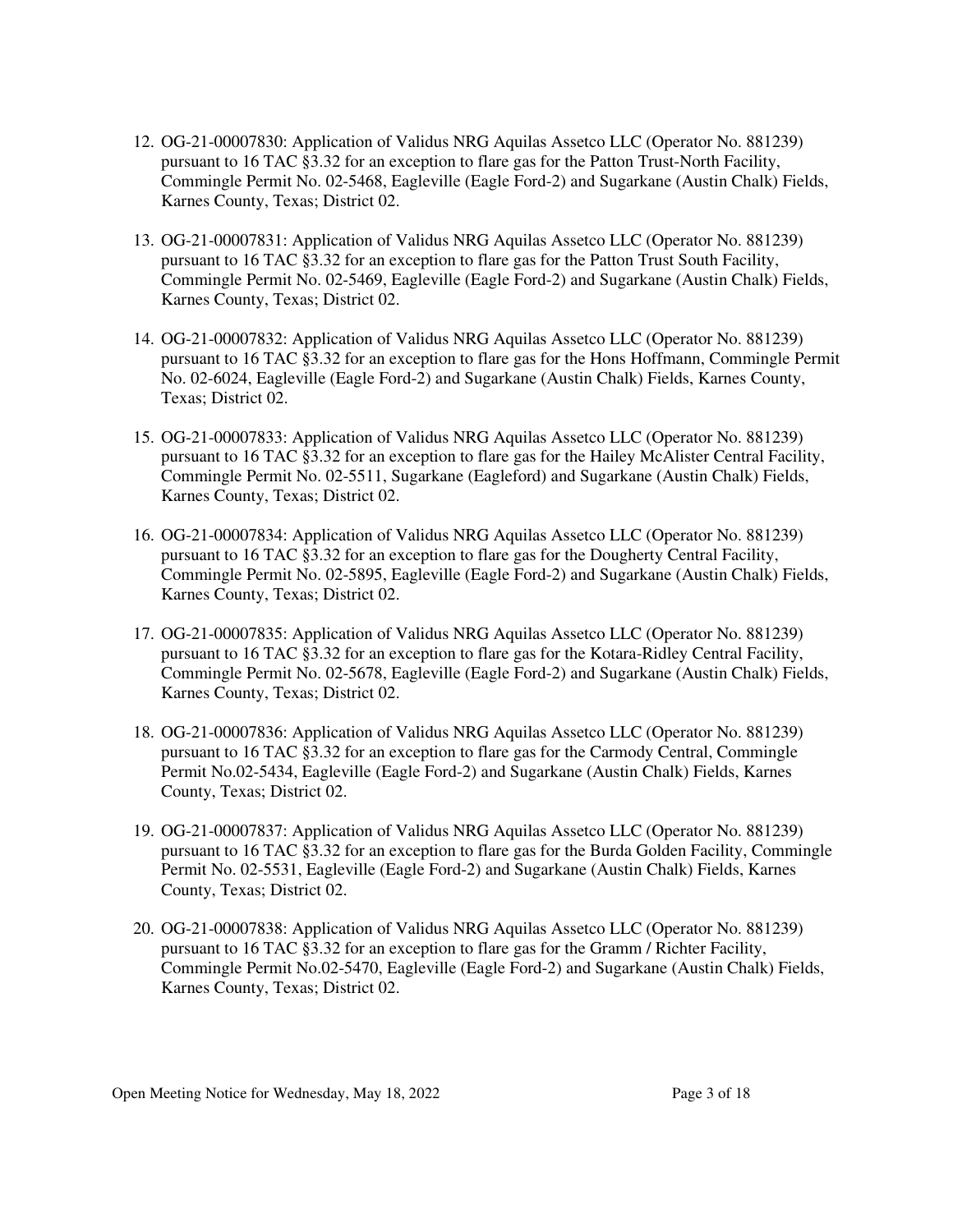- 21. OG-22-00008721: Application of XTO Energy Inc. (Operator No. 945936) pursuant to 16 TAC §3.32 for an exception to flare gas for the San Antonio TB, ST Lucia TB, and St John TB, Commingle Permit No. 08-7648, Phantom (Wolfcamp) and Two Georges (Bone Spring) Fields, Loving County, Texas; District 08.
- 22. OG-20-00005480: Application of Halcon Operating Co., Inc. (Operator No. 344412) pursuant to 16 TAC §3.32 for an exception to flare gas for the Bailey Sales Point, Adrianna (47205) Lease, Various Fields, Ward County, Texas; District 08.
- 23. OG-20-00005481: Application of Halcon Operating Co., Inc. (Operator No. 344412) pursuant to 16 TAC §3.32 for an exception to flare gas for the Elizabeth Sales Point, Adrianna (47205) Lease, Various Fields, Ward County, Texas; District 08.
- 24. OG-20-00005483: Application of Halcon Operating Co., Inc. (Operator No. 344412) pursuant to 16 TAC §3.32 for an exception to flare gas for the Everest CFP - Sealy Ranch (50245) Lease, Phantom (Wolfcamp) and Hoefs T-K (Wolfcamp) Fields, Ward County, Texas; District 08.
- 25. OG-21-00008345: Application of EXCO Operating Company, LP (Operator No. 256915) for an exception to 16 TAC §3.32 for the Traylor West ZAV (15993) Lease, Well Nos. C 1H and C 4H, Briscoe Ranch (Eagleford) Field, Zavala County, Texas; District 01.
- 26. OG-21-00007796: Application of Riley Permian Operating Co, LLC (Operator No. 712217) pursuant to 16 TAC §3.32 for an exception to flare gas for the Cattle Drive 665 (70835) Lease, Platang (San Andres) Field, Yoakum County, Texas; District 8A.
- 27. OG-21-00007797: Application of Riley Permian Operating Co, LLC (Operator No. 712217) pursuant to 16 TAC §3.32 for an exception to flare gas for the Madcap 731-706 (71006) Lease, Platang (San Andres) Field, Yoakum County, Texas; District 8A.
- 28. OG-21-00007798: Application of Riley Permian Operating Co, LLC (Operator No. 712217) pursuant to 16 TAC §3.32 for an exception to flare gas for the Sundance 642 (70577) Lease, Platang (San Andres) Field, Yoakum County, Texas; District 8A.
- 29. OG-21-00007799: Application of Riley Permian Operating Co, LLC (Operator No. 712217) pursuant to 16 TAC §3.32 for an exception to flare gas for the Miss Kitty Facility, Commingle Permit No. 5553, Platang (San Andres) Field, Yoakum County, Texas; District 8A.
- 30. OG-21-00007800: Application of Riley Permian Operating Co, LLC (Operator No. 712217) pursuant to 16 TAC §3.32 for an exception to flare gas for the Shenandoah Facility, Commingle Permit No. 5544, Platang (San Andres) Field, Yoakum County, Texas; District 8A.
- 31. OG-21-00007801: Application of Riley Permian Operating Co, LLC (Operator No. 712217) pursuant to 16 TAC §3.32 for an exception to flare gas for the Brushy Bill Facility, Commingle Permit No. 5546, Platang (San Andres) Field, Yoakum County, Texas; District 8A.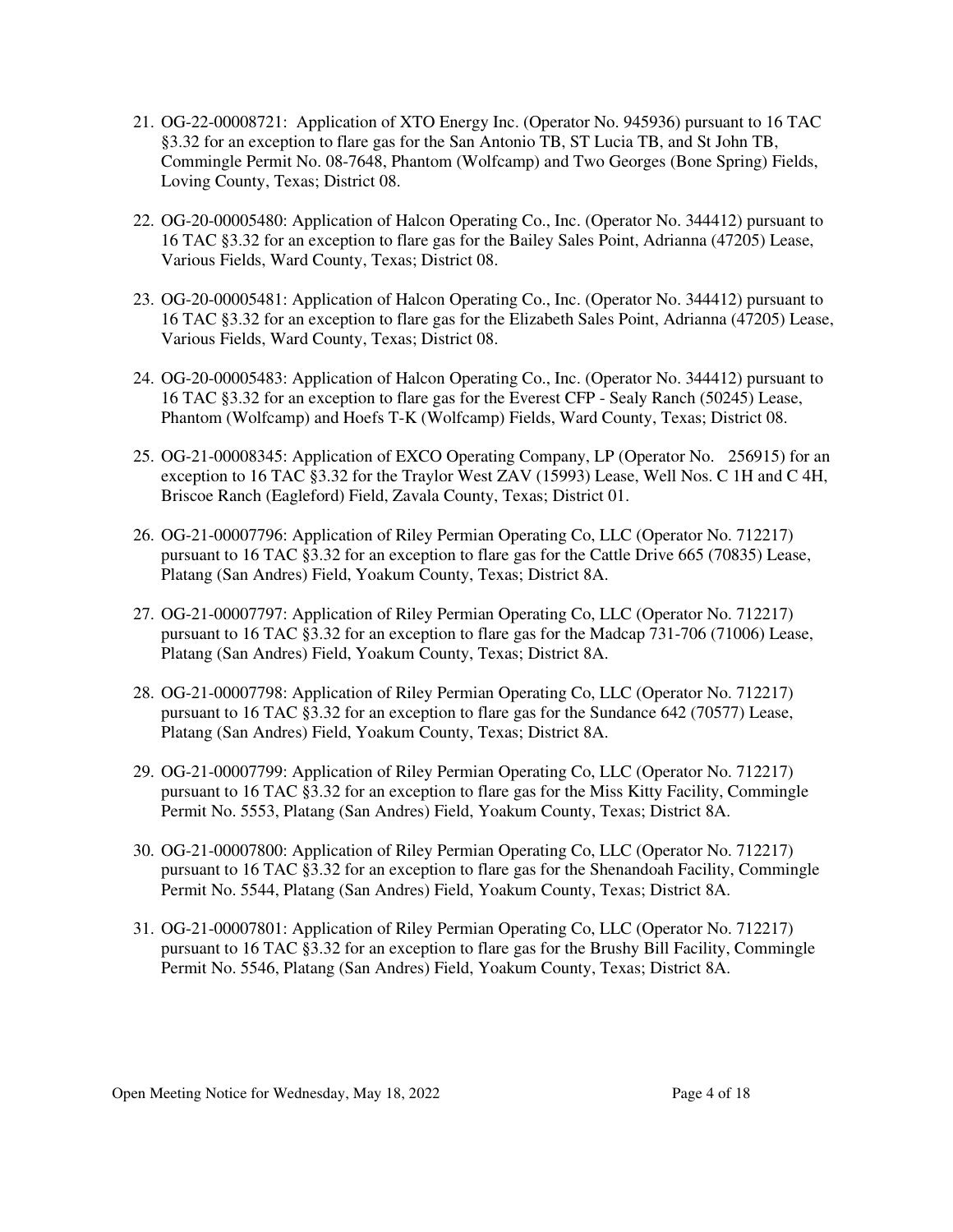- 32. OG-21-00007802: Application of Riley Permian Operating Co, LLC (Operator No. 712217) pursuant to 16 TAC §3.32 for an exception to flare gas for the Rusty Crane Facility, Commingle Permit No. 5501, Platang (San Andres) Field, Yoakum County, Texas; District 8A.
- 33. OG-21-00007803: Application of Riley Permian Operating Co, LLC (Operator No. 712217) pursuant to 16 TAC §3.32 for an exception to flare gas for the Cleveland A 601 (70404) Lease, Platang (San Andres) Field, Yoakum County, Texas; District 8A.
- 34. OG-21-00007804: Application of Riley Permian Operating Co, LLC (Operator No. 712217) pursuant to 16 TAC §3.32 for an exception to flare gas for the Double Down 602-643 (70446) Lease, Platang (San Andres) Field, Yoakum County, Texas; District 8A.
- 35. OG-21-00007805: Application of Riley Permian Operating Co, LLC (Operator No. 712217) pursuant to 16 TAC §3.32 for an exception to flare gas for the Huckleberry 730-771 (71028) Lease, Platang (San Andres) Field, Yoakum County, Texas; District 8A.
- 36. OG-21-00007806: Application of Riley Permian Operating Co, LLC (Operator No. 712217) pursuant to 16 TAC §3.32 for an exception to flare gas for the Shiprock 638 (70576) Lease, Platang (San Andres) Field, Yoakum County, Texas; District 8A.
- 37. OG-21-00007807: Application of Riley Permian Operating Co, LLC (Operator No. 712217) pursuant to 16 TAC §3.32 for an exception to flare gas for the Josey Wales 640-669 (71108) Lease, Platang (San Andres) Field, Yoakum County, Texas; District 8A.
- 38. OG-21-00007851: Application of U.S. Energy Development Corp (Operator No. 875462) pursuant to 16 TAC § 3.32 for an exception to flare gas for the University Lands 43-20 (54868) Lease, Phantom (Wolfcamp) Field, Ward County, Texas; District 08.
- 39. OG-22-00008133: Single Signature P-4 Filing of Little Oil & Gas (Operator No. 503644) for the Whittenburg, J. A., (01583) Lease, Well Nos. 2, 3, 4, 5, and 6, Panhandle Hutchinson County Field, Hutchinson County, Texas, to change the operator from Restoration Energy LLC (Operator No. 703470) to Little Oil & Gas; District 10.
- 40. OG-22-00008135: Single Signature P-4 Filing of Little Oil & Gas (Operator No. 503644) for the Girlstown (05964) Lease, All Wells, Panhandle Hutchinson County Field, Hutchinson County, Texas, to change the operator from Restoration Energy LLC (Operator No. 703470) to Little Oil & Gas; District 10.
- 41. OG-22-00008880: Single Signature P-4 Filing of Texas Oil and Gas Operating, LLC (Operator No. 846879) for the Yturria RR (13983) Lease, Well No. 27RR, La Sara (6250) Field, Willacy County, Texas, to change the operator from MK Operating Company LLC (Operator No. 518487) to Texas Oil and Gas Operating, LLC; District 04.
- 42. OG-22-00009077: Complaint of Walton Ranch LP that Killer Rabbit Fields LLC (Operator No. 460397) does not have a good faith claim to operate the Hendrick, Ida -A- (Gas ID No. 203709) Lease, Well No. 6, Kermit Field, Winkler County, Texas; District 08.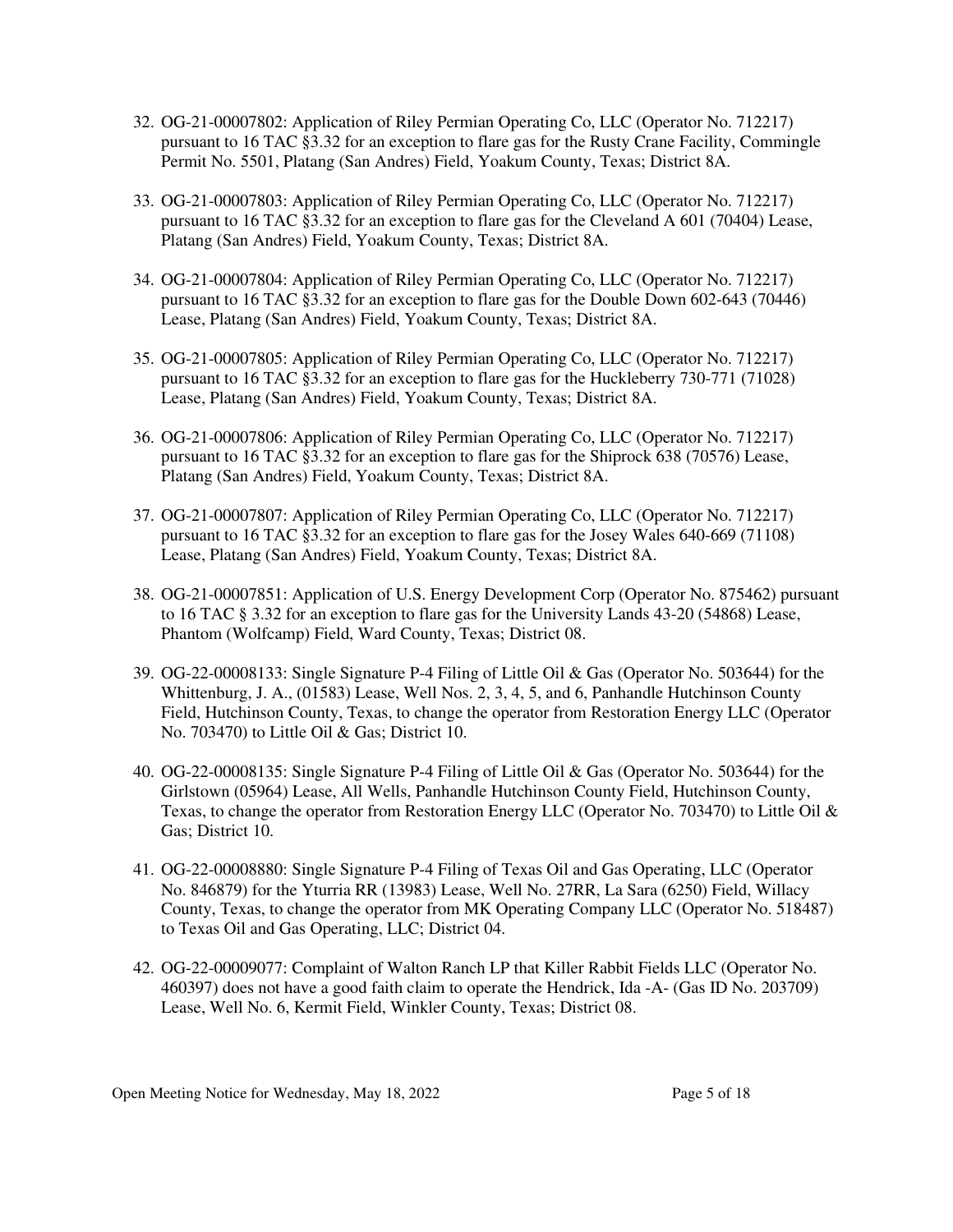- 43. OG-22-00009078: Complaint of Walton Ranch LP that Killer Rabbit Fields LLC (Operator No. 460397) does not have a good faith claim to operate the Hendrick, Ida -A- (03228) Lease, Well Nos. 1, 7, 8, 9, 11, 12 and 13, Kermit Field, Winkler County, Texas; District 08.
- 44. OG-22-00009199: Complaint of Walton Ranch, LP that Killer Rabbit Fields LLC (Operator No. 460397) does not have a good faith claim to operate the Walton, J. B. -C- CW (Gas ID No. 183078) Lease, Well No. 5, Henderson Field, Winkler County, Texas; District 08.
- 45. OG-21-00008468: Application of Permian Deep Rock Oil Co., LLC (Operator No. 655805) pursuant to the Mineral Interest Pooling Act for the Rebel Unit, Well No. H110WB, Spraberry (Trend Area) Field, Midland County, Texas; District 08.
- 46. OG-21-00008470: Application of Permian Deep Rock Oil Co., LLC (Operator No. 655805) pursuant to the Mineral Interest Pooling Act for the Rebel Unit, Well No. H115WA, Spraberry (Trend Area) Field, Midland County, Texas; District 08.
- 47. OG-21-00008471: Application of Permian Deep Rock Oil Co., LLC (Operator No. 655805) pursuant to the Mineral Interest Pooling Act for the Rebel Unit, Well No. H125WA, Spraberry (Trend Area) Field, Midland County, Texas; District 08.
- 48. OG-21-00008472: Application of Permian Deep Rock Oil Co., LLC (Operator No. 655805) pursuant to the Mineral Interest Pooling Act for the Rebel Unit, Well No. H130WB, Spraberry (Trend Area) Field, Midland County, Texas; District 08.
- 49. OG-21-00008473: Application of Permian Deep Rock Oil Co., LLC (Operator No. 655805) pursuant to the Mineral Interest Pooling Act for the Rebel Unit, Well No. H135WA, Spraberry (Trend Area) Field, Midland County, Texas; District 08.
- 50. OG-21-00008474: Application of Permian Deep Rock Oil Co., LLC (Operator No. 655805) pursuant to the Mineral Interest Pooling Act for the Rebel Unit, Well No. H140WB, Spraberry (Trend Area) Field, Midland County, Texas; District 08.
- 51. OG-21-00008475: Application of Permian Deep Rock Oil Co., LLC (Operator No. 655805) pursuant to the Mineral Interest Pooling Act for the Rebel Unit, Well No. H145WA, Spraberry (Trend Area) Field, Midland County, Texas; District 08.
- 52. OG-21-00008476: Application of Permian Deep Rock Oil Co., LLC (Operator No. 655805) pursuant to the Mineral Interest Pooling Act for the Rebel Unit, Well No. H150WB, Spraberry (Trend Area) Field, Midland County, Texas; District 08.
- 53. OG-21-00008477: Application of Permian Deep Rock Oil Co., LLC (Operator No. 655805) pursuant to the Mineral Interest Pooling Act for the Rebel Unit, Well No. H155WA, Spraberry (Trend Area) Field, Midland County, Texas; District 08.
- 54. OG-21-00008478: Application of Permian Deep Rock Oil Co., LLC (Operator No. 655805) pursuant to the Mineral Interest Pooling Act for the Rebel Unit, Well No. H160WB, Spraberry (Trend Area) Field, Midland County, Texas; District 08.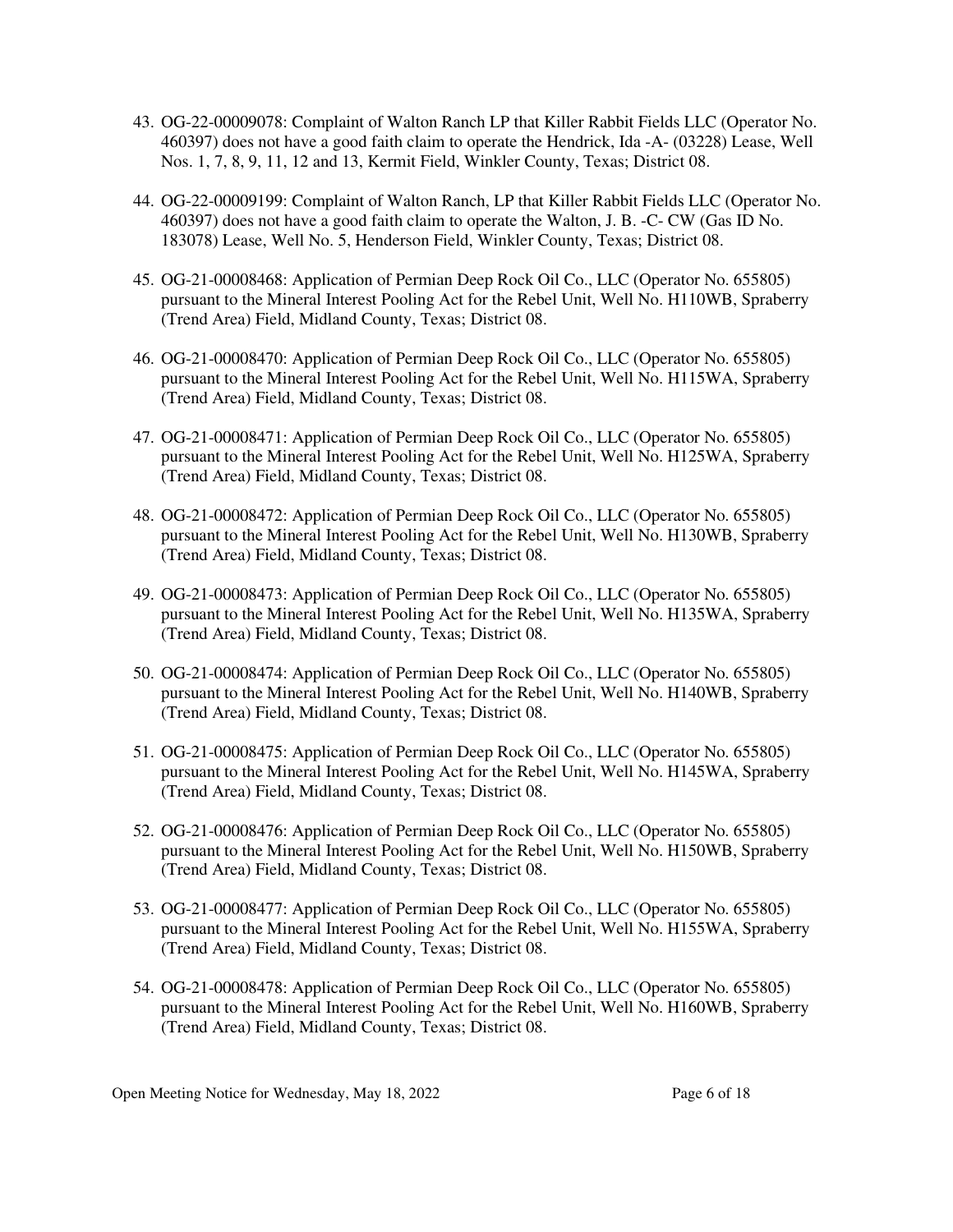- 55. OG-22-00008614: Application of Birch Operations, Inc. (Operator No. 071331) pursuant to the Mineral Interest Pooling Act for the Sand Snakes MIPA, Well No. 1H, Spraberry (Trend Area) Field, Dawson and Martin Counties, Texas; District 08.
- 56. OG-22-00008615: Application of Birch Operations, Inc. (Operator No. 071331) pursuant to the Mineral Interest Pooling Act for the Sand Snakes MIPA, Well No. 2H, Spraberry (Trend Area) Field, Dawson and Martin Counties, Texas; District 08.
- 57. OG-22-00008616: Application of Birch Operations, Inc. (Operator No. 071331) pursuant to the Mineral Interest Pooling Act for the Sand Snakes MIPA, Well No. 3H, Spraberry (Trend Area) Field, Dawson and Martin Counties, Texas; District 08.
- 58. OG-22-00008925: Application of Cimarex Energy Co. (Operator No. 153438) pursuant to the Mineral Interest Pooling Act for the Stone Street MIPA Unit, Well No. 8H, Ford West (Wolfcamp) Field, Culberson County, Texas; District 08.
- 59. OG-21-00007670: Application of CH-B Kingland, LLC for Approval of a proposed qualified subdivision for a 473.7 acre tract, James Dunman Survey, Abstract Numbers 1441 and 164, and the Willis McWilkinson Survey, Abstract Number 559, Harris and Montgomery Counties, Texas; District 03; Order Nunc Pro Tunc.
- 60. O&G Case No. 00009390: Juno Operating III LLC (448252) for authority pursuant to 16 TAC §3.50 to approve or certify an EOR project for the Daugherty, Lum (#03246), Lum (#11764), Daugherty, L. -A- (15957) and Daugherty, L. -A- (#03137) Leases, Kermit (49038 001) Field, Winkler County, Texas.
- 61. O&G Case No. 00009391: Occidental Permian Ltd. for authority pursuant to 16 TAC §3.50 to approve or certify an EOR project for the Slaughter Estate (#18105), Slaughter (83991 001) Field, Hockley County, Texas.

### **OFFICE OF GENERAL COUNSEL**

### **MASTER DEFAULT ORDERS** (10 items; numbers 62 - 71)

- 62. O&G 00006962: Enforcement action against MLC Operating, LP (Operator No. 571987) for Violation of Statewide Rules on the Lyles DHI State (08-48979) Lease, Well No. 7001, DHI (Canyon Sand) Field, Pecos County, Texas. Violation of 16 TAC §3.13(a)(6)(A).
- 63. O&G 00007813: Enforcement action against US. Fuels, Inc. (Operator No. 879264) for Violation of Statewide Rules on the Carlisle, C.W. (7B-27689) Lease, Well Nos. 1 and 2, Taylor County Regular Field, Taylor County, Texas. Violation of 16 TAC §3.3(1), 3.3(2), 3.3(3), and 3.14(b)(2).
- 64. O&G 00008010: Enforcement action against Brower Oil & Gas Co., Inc. (Operator No. 097494) for Violation of Statewide Rules on the Rock Creek (7B-26211) Lease, Well No. 101, Norris (Caddo Congl) Field, Palo Pinto County, Texas. Violation of 16 TAC §3.14(b)(2).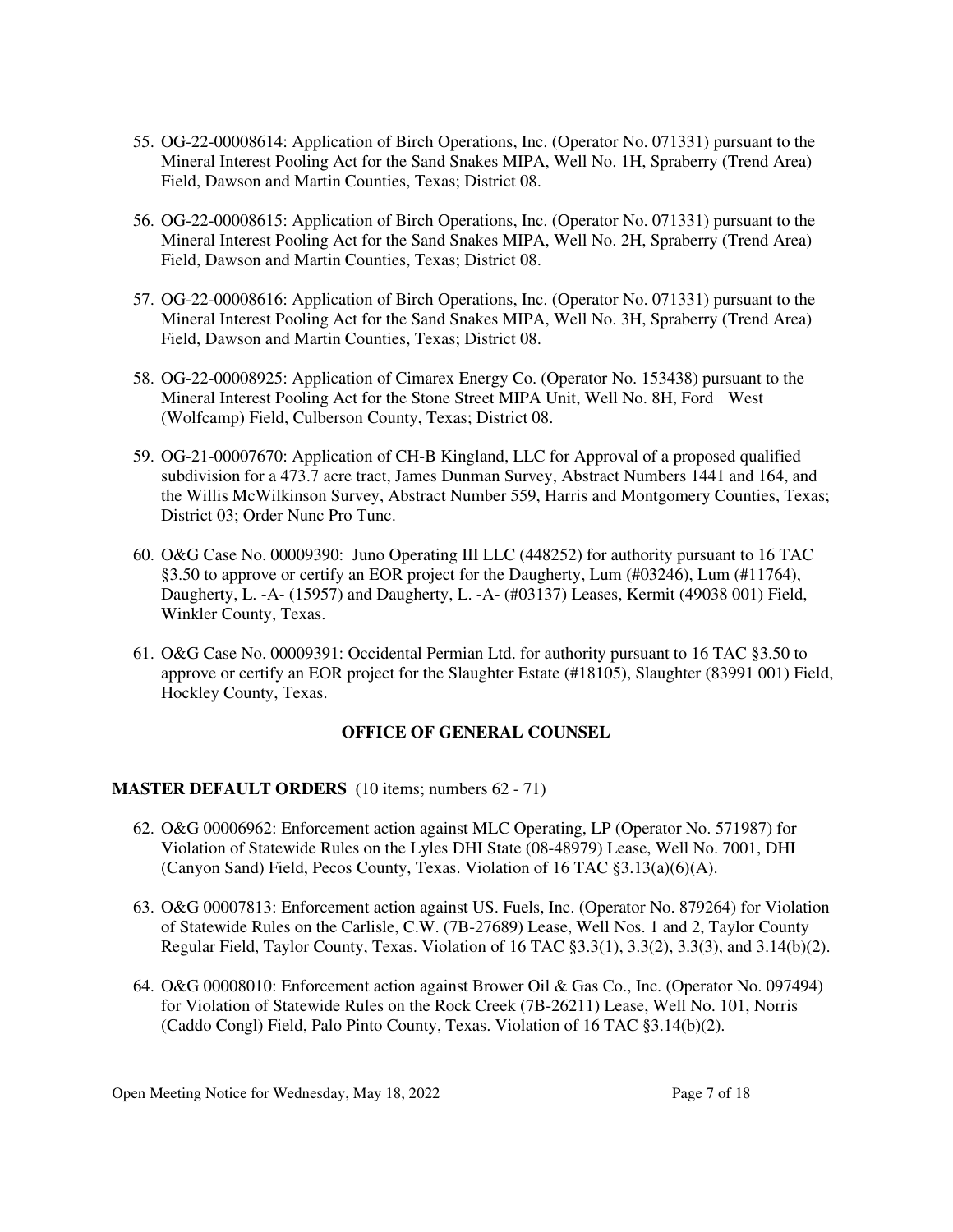- 65. O&G 00008021: Enforcement action against Texas Sands Resources, LLC (Operator No. 847981) for Violation of Statewide Rules on the Thomason, Worth "A" (7B-21849) Lease, Well No. 3, Thrifty, S. (Chappel Reef) Field, Brown County, Texas. Violation of 16 TAC §3.14(b)(2).
- 66. O&G 00008108: Enforcement action against Enterra Capital, Inc. (Operator No. 253416) for Violation of Statewide Rules on the Neumann, J. G./Jack/ (7B-11593) Lease, Well Nos. 2, 4, 5, 7, 8, 10, 13, 14, 16, 17, and 18, Callahan County Regular Field, Callahan County, Texas. Violation of 16 TAC §3.14(b)(2).
- 67. O&G 00008118: Enforcement action against Tomco Oil & Gas Inc. (Operator No. 861759) for Violation of Statewide Rules on the Traweek, T. H. (7B-16743) Lease, Well Nos. 2, 5 B, 7, and 8, Brown County Regular Field, Brown County, Texas. Violation of 16 TAC §3.14(b)(2).
- 68. O&G 00008457: Enforcement action against Hennig Production Co., Inc. (Operator No. 378508) for Violation of Statewide Rules on the Mechura, T. Gas Unit Lease, Well No. 1 (RRC ID No. 03- 189830), Prasifka (Yegua) Field, Wharton County, Texas. Violation of 16 TAC §3.14(b)(2).
- 69. O&G 00008459: Enforcement action against Bono Bros., Inc. (Operator No. 082533) for Violation of Statewide Rules on the Bono (03-20356) Lease, Well No. 1, Clodine Field, Fort Bend County, Texas. Violation of 16 TAC §3.14(b)(2).
- 70. O&G 00008652: Enforcement action against Leverage Operating, LLC (Operator No. 498751) for Violation of Statewide Rules on the Crawford, Norris (06-12049) Lease, Well Nos. 1, 2, 3, 6, and 7, Slocum Field, Anderson County, Texas. Violation of 16 TAC §3.14(b)(2).
- 71. GUD 11028: Enforcement action against Centurion Property Management (Company ID No. 8632) for Violation of Pipeline Safety Regulations at the System of Company ID 8632 (System ID No. 963139), Austin, Travis County, Texas. Violation of 16 TAC §8.51(a).

## **AGREED ENFORCEMENT ORDERS** (125 items; numbers 72 - 196)

- 72. O&G 00005502: Permian Solutions, LLC (Operator No. 655846) enforcement action regarding Hudson (8A-67504) Lease, Well No. 1, Venis (Wolfcamp) Field, Yoakum County, Texas. Violation of 16 TAC §3.14(b)(2).
- 73. O&G 00008710: Newton Operating & Consulting, LLC (Operator No. 608427) enforcement action regarding Doss, Ruth Lease, Well No. 1 (RRC ID No. 7B-141418), Brown Co. Regular (Marble Falls) Field, Brown County, Texas. Violation of 16 TAC §3.14(b)(2).
- 74. O&G 01-0319906: Progas Operating, Inc. (Operator No. 681142) enforcement action regarding Patillo (06555) Lease, Well No. 1, Nixon Field, Gonzales County, Texas. Violation of 16 TAC  $\S$ §3.3(1), 3.3(2), 3.8(d)(1), 3.14(b)(2), and 3.36(c)(5)(B).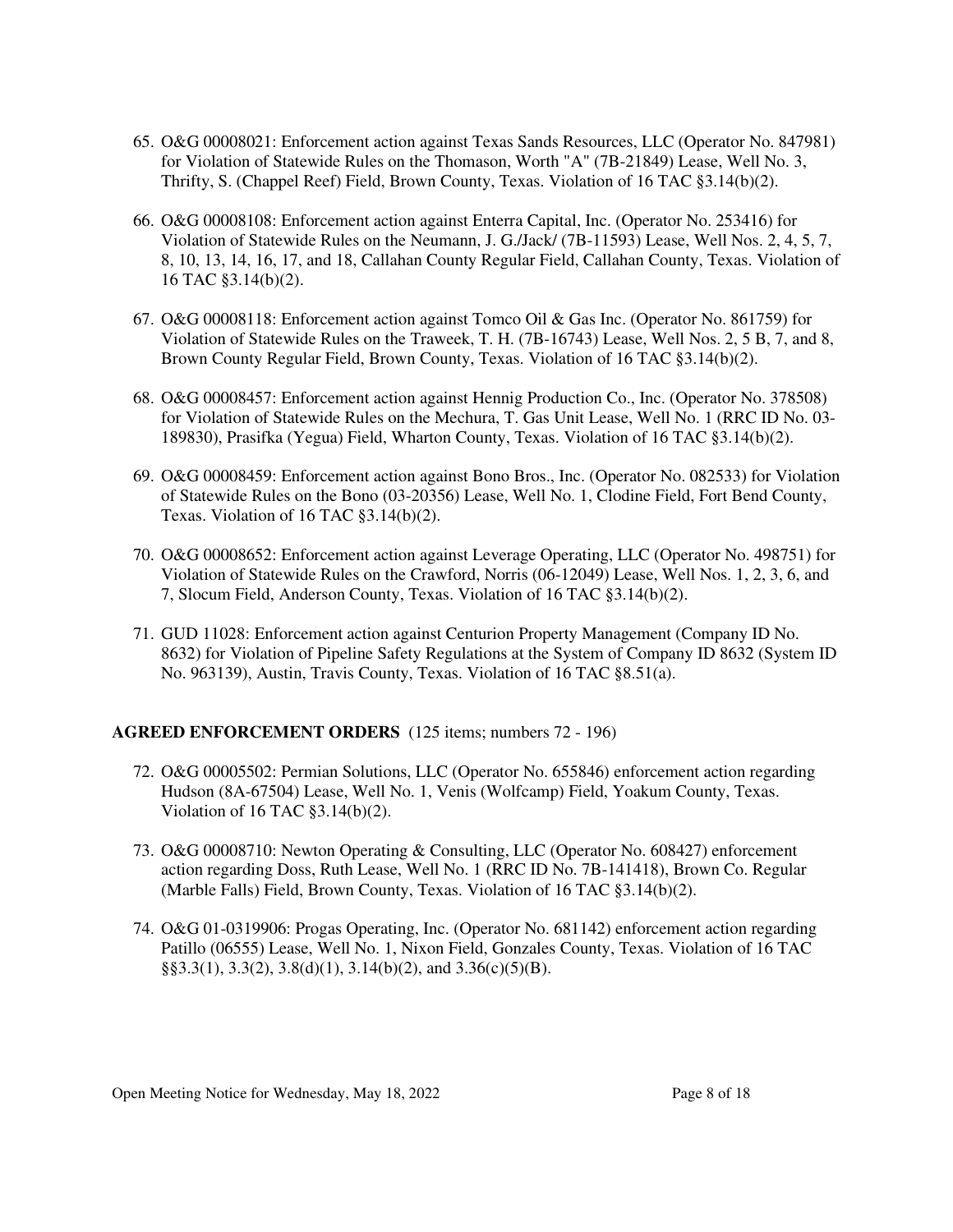- 75. O&G 00003222: Kinder Morgan Texas Pipeline LLC (Operator No. 463345) enforcement action regarding Permian Highway Pipeline, T-4 Permit No. 09970, Blanco County, Texas. Violation of 16 TAC §§3.8(b), 3.8(d)(1), and 3.20(a)(1).
- 76. O&G 00003576: RLO Partnership (Operator No. 714282) enforcement action regarding S.H. Allison-Disposal Systen Lease, Well No. 1D (RRC ID No. 7C-065872), Branch, North (Ellen) Field, Sutton County, Texas. Violation of 16 TAC §§3.8(d)(1) and 3.20(a)(1).
- 77. O&G 00006050: Leexus Oil LLC (Operator No. 495350) enforcement action regarding Gregory Lease, Well No. 1 (RRC ID No. 03-112109), Giddings (Austin Chalk, Gas) Field, Fayette County, Texas. Violation of 16 TAC §§3.3(1), 3.8(d)(1), and 3.20(a)(1).
- 78. O&G 00006733: Ironroc Energy (Operator No. 426612) enforcement action regarding Fozzie (03- 27787) Lease, Well No. 1H, Giddings (Austin Chalk-3) Field, Lee County, Texas. Violation of 16 TAC §3.8(d)(2).
- 79. O&G 00007936: Sunergon Oil Operating, LLC (Operator No. 829285) enforcement action regarding Bass -6- (08-28479) Lease, Well Nos. 4, 6, and 7, Wheat Field, Loving County, Texas. Violation of 16 TAC  $\S$ §3.8(d)(1), 3.13(a)(6)(A), 3.17(a), and 3.46(g)(2).
- 80. O&G 00008177: SEI Operating, LLC (Operator No. 763302) enforcement action regarding Hill (08-34487) Lease, Well No. 1, Hill Ranch (Fusselman) Field, Martin County, Texas. Violation of 16 TAC §§3.8(d)(1), 3.13(a)(6)(A), 3.14(b)(2), and 3.17(a).
- 81. O&G 00008383: Gallo Petroleum, LLC (Operator No. 293275) enforcement action regarding Young, R. F. (7B-12084) Lease, Well Nos. 5 and 7, Taylor County Regular Field, Taylor County, Texas. Violation of 16 TAC §§3.8(d)(4)(H)(i)(I), 3.22(b), and 3.73(i).
- 82. O&G 00008570: RHB Exploration & Production, LLC (Operator No. 704802) enforcement action regarding Christian, B L (7B-30219) Lease, Well Nos. 1A and A 2, Taylor County Regular Field, Taylor County, Texas. Violation of 16 TAC §§3.8(d)(1) and 3.73(i).
- 83. O&G 00008692: Massie Oil Company (Operator No. 532275) enforcement action regarding Shumake (08-01583) Lease, Well No. 45, Clay County Regular Field, Clay County, Texas. Violation of 16 TAC §3.20(a)(1).
- 84. O&G 00008723: Aqua Terra Permian, LLC (Operator No. 028618) enforcement action regarding L.M. Harrison et al (08-53047) Lease, Well No. 1W, Spraberry (Trend Area) Field, Glasscock County, Texas. Violation of 16 TAC §3.9(9)(A).
- 85. O&G 00008909: Mas Operating Co. (Operator No. 531346) enforcement action regarding TXL (08-28022) Lease, Well No. 3, Jess Burner (Delaware 3800) Field, Reeves County, Texas. Violation of 16 TAC  $§3.8(d)(1)$ .
- 86. PS 00005260: Laughlin, Kenneth K. (Operator No. 488934) enforcement action regarding Permit Nos. 08719 and 09256, Erath County, Texas. Violation of 16 TAC §§3.70(i), 3.70(j), 3.70(k), and  $3.70(m)$ .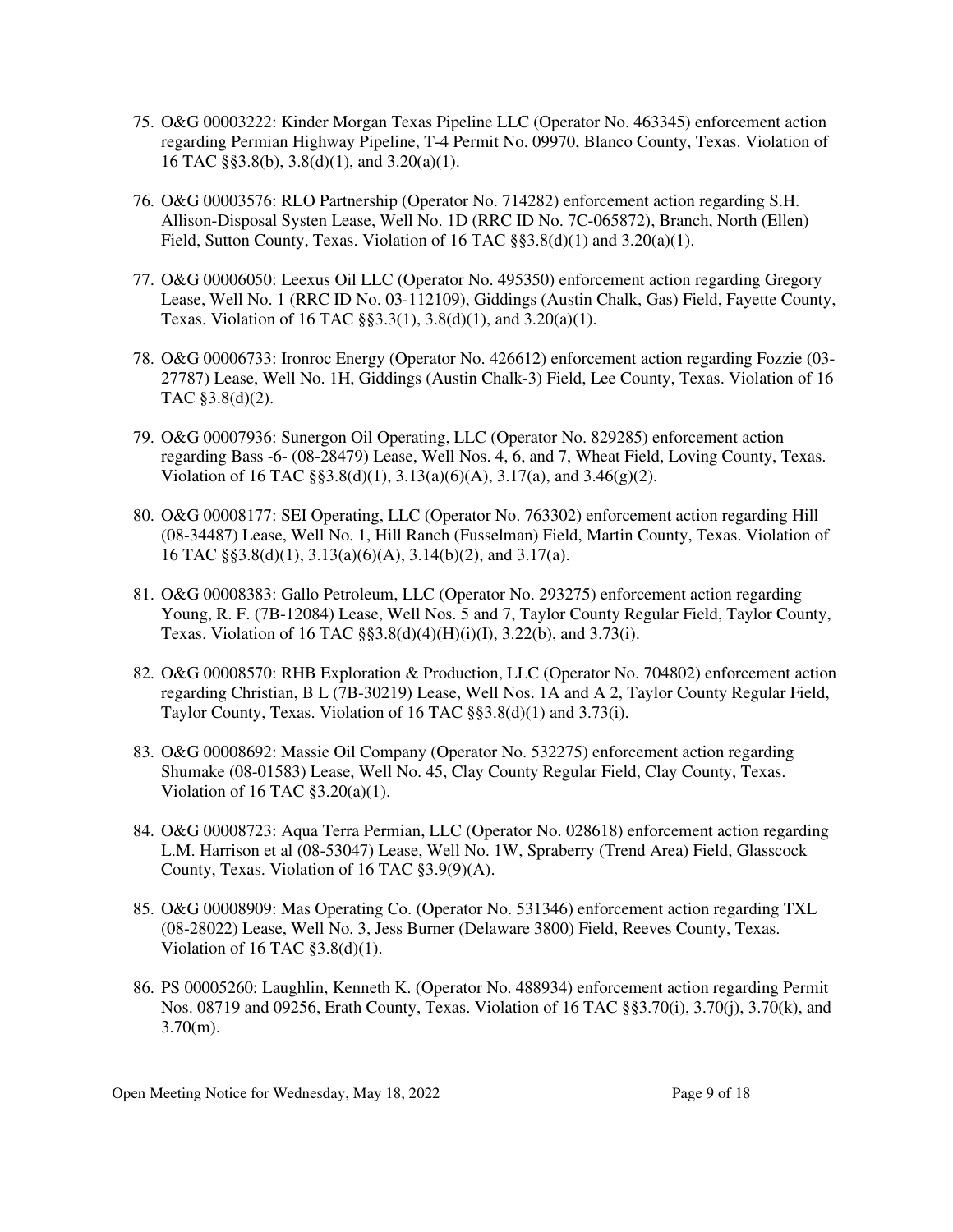- 87. Damage Prevention 022924: Reytech Services, LLC enforcement action for two violations of 16 TAC §§18.11(b), and 18.10(b), at 7520 Foster Dr. (Tompkins Corner), Lake Worth, Tarrant County, Texas.
- 88. Damage Prevention 025660: Reytech Services, LLC enforcement action for violation of 16 TAC §§18.10(b) and 18.11(b), at 5605 MacNeill Dr., Fort Worth, Tarrant County, Texas.
- 89. Damage Prevention 028252: Reytech Services, LLC enforcement action for violation of 16 TAC §18.11(b), at 5421 Denise (Cherilee), Haltom City, Tarrant County, Texas.
- 90. Damage Prevention 028453: Reytech Services, LLC enforcement action for two violations of 16 TAC §§18.11(b), and 18.10(b), at 1529 W. Collin St., Corsicana, Navarro County, Texas.
- 91. Damage Prevention 028721: Reytech Services, LLC enforcement action for two violations of 16 TAC §§18.11(b), and 18.3(a), at 1501 W. Collin St., Corsicana, Navarro County, Texas.
- 92. Damage Prevention 033120: Reytech Services, LLC enforcement action for violation of 16 TAC §18.11(b), at N. Ross (W. Neely), Comanche, Comanche County, Texas.
- 93. Damage Prevention 039694: Reytech Services, LLC enforcement action for violation of 16 TAC §18.11(b), at 5701 Popken Dr. (Burton Hill), Westworth Village, Tarrant County, Texas.
- 94. Damage Prevention 040859: Reytech Services, LLC enforcement action for two violations of 16 TAC §§18.11(b), and 18.10(b), at 7060 Hwy. 26 (Popplewell), North Richland Hills, Tarrant County, Texas.
- 95. Damage Prevention 042214: Reytech Services, LLC enforcement action for violation of 16 TAC §§18.10(b) and 18.11(b), at Burleson (Manchaca), De Leon, Comanche County, Texas.
- 96. Damage Prevention 043858: Reytech Services, LLC enforcement action for two violations of 16 TAC §§18.11(b), at 225 E. Ayers (Houston), De Leon, Comanche County, Texas.
- 97. Damage Prevention 047092: Reytech Services, LLC enforcement action for violation of 16 TAC §18.11(b), at 100 Nowlin Dr. (Highland Village), Highland Village, Denton County, Texas.
- 98. Damage Prevention 048582: Reytech Services, LLC enforcement action for violation of 16 TAC §18.11(b), at 305 Harborview Dr. (Harbor Landing), Rockwall, Rockwall County, Texas.
- 99. Damage Prevention 049717: Reytech Services, LLC enforcement action for two violations of 16 TAC §§18.11(b), at 808 Kernodle St. (Heath), Rockwall, Rockwall County, Texas.
- 100. Damage Prevention 049851: Reytech Services, LLC enforcement action for violation of 16 TAC §18.10(b), at 704 Kernodle St. (Lillian St.), Rockwall, Rockwall County, Texas.
- 101. Damage Prevention 055412: Reytech Services, LLC enforcement action for violation of 16 TAC §§18.10(b) and 18.11(b), at Cleveland St. (Cedar St.), Cleburne, Johnson County, Texas.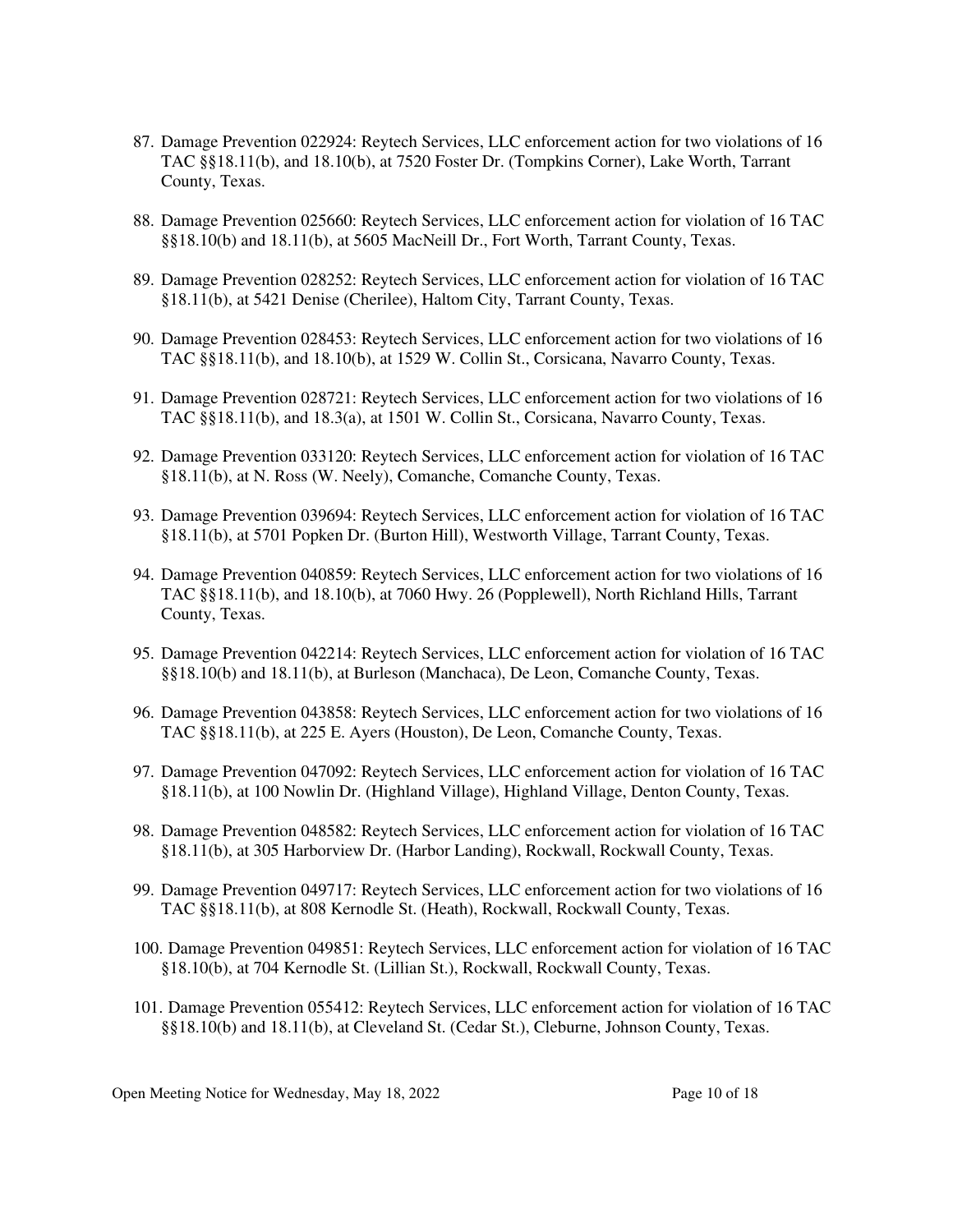- 102. Damage Prevention 062058: Mesa Line Service enforcement action for violation of 16 TAC §§18.4(b) and 18.11(c), at Sterling Green (Sam Houston Frontage Rd.), Houston, Harris County, Texas.
- 103. Damage Prevention 067671: Vortex Services enforcement action for violation of 16 TAC §18.11(b), at 310 Thorain (Breeden), San Antonio, Bexar County, Texas.
- 104. Damage Prevention 068356: City of Denton Waste Water enforcement action for violation of 16 TAC §18.4(a), at 517 Roberts St. (N. Bell), Denton, Denton County, Texas.
- 105. Damage Prevention 069678: Atmos Energy, West Texas Division enforcement action for violation of 16 TAC §18.8(a), at 2200 Golf Course Rd. (Garfield St.), Midland, Midland County, Texas.
- 106. Damage Prevention 069947: Atmos Energy, West Texas Division enforcement action for violation of 16 TAC §18.8(a), at 3200 Hwy. 176 (CR 3400), Lenorah, Martin County, Texas.
- 107. Damage Prevention 070325: Matagorda County Water Control enforcement action for two violations of 16 TAC §§18.11(b), and 18.3(a), at 1415 Ave. D, Van Vleck, Matagorda County, Texas.
- 108. Damage Prevention 070483: CZ Construction, LLC enforcement action for violation of 16 TAC §18.10(b), at 10214 Hannon Dr. (Sawmill), Houston, Harris County, Texas.
- 109. Damage Prevention 070573: Primoris T&D enforcement action for violation of 16 TAC §18.8(a), at 1633 Keeler (Bridwell), Wichita Falls, Wichita County, Texas.
- 110. Damage Prevention 070580: BComm Constructors LLC enforcement action for violation of 16 TAC §18.3(a), at 1010 Creekview Dr. (Harvest Valley), San Antonio, Bexar County, Texas.
- 111. Damage Prevention 070656: Centurion Pipeline, LP enforcement action for violation of 16 TAC §18.8(a), at FM 181 (N.W. 6850), Andrews, Andrews County, Texas.
- 112. Damage Prevention 070724: City of Waller enforcement action for violation of 16 TAC §§18.8(a) and 18.11(a), at 619 Alliance St. (Mulberry St.), Waller, Waller County, Texas.
- 113. Damage Prevention 070793: Entergy enforcement action for violation of 16 TAC §18.4(b), at 3940 Irving (Nolan), Beaumont, Jefferson County, Texas.
- 114. Damage Prevention 070896: In Charge Electric, LLC enforcement action for two violations of 16 TAC §§18.11(b), and 18.3(a), at 125 Isaac Millsap Trail, Bastrop, Bastrop County, Texas.
- 115. Damage Prevention 071353: Splash Zone Pools enforcement action for two violations of 16 TAC §§18.11(b), and 18.11(c), at 4436 Holt St., Bellaire, Harris County, Texas.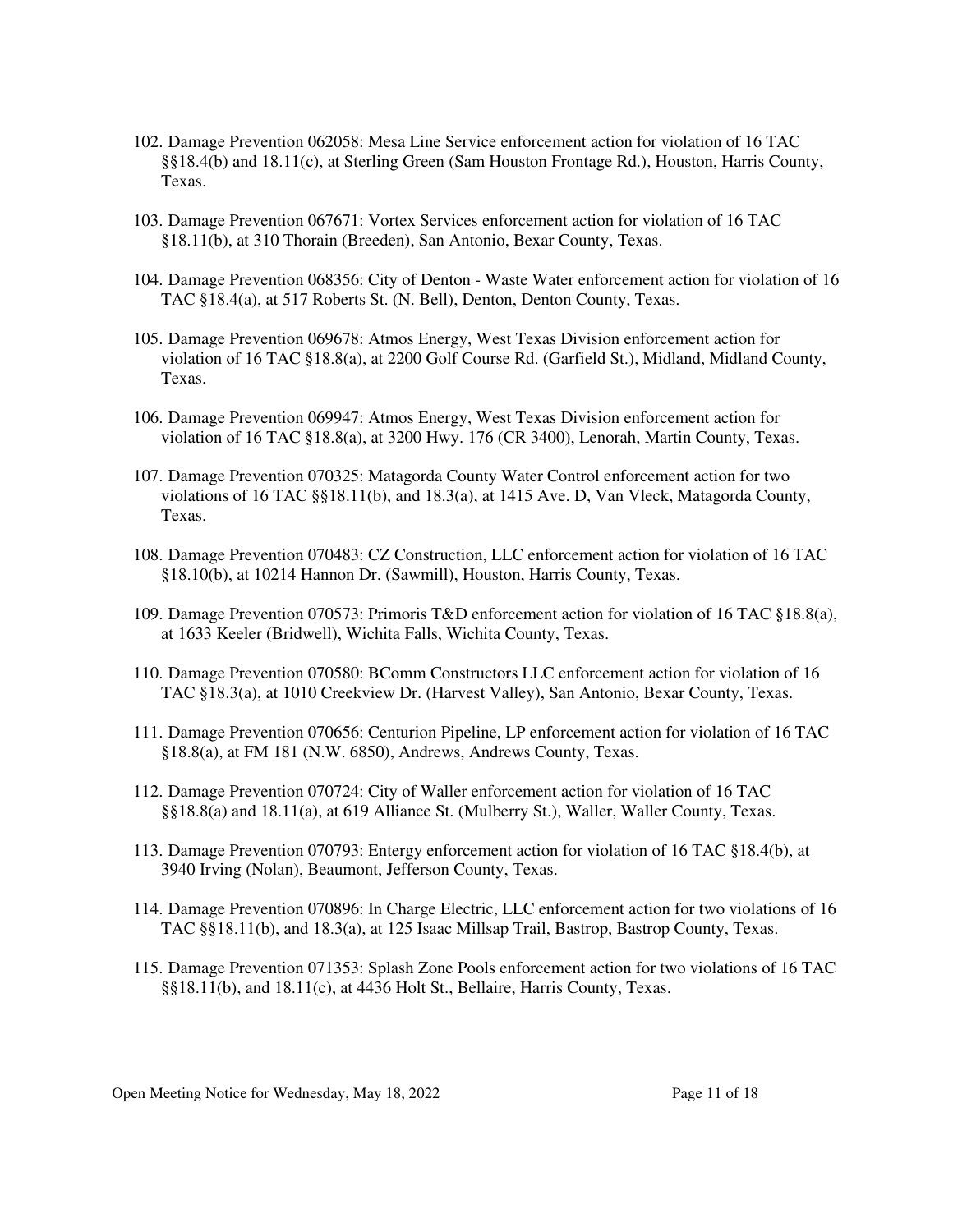- 116. Damage Prevention 071482: SDC Undergound enforcement action for violation of 16 TAC §§18.10(b) and 18.11(b), at 4918 Cross Creek Ln. (Fairdawn Ln.), League City, Harris County, Texas.
- 117. Damage Prevention 072306: All Trades Electrical enforcement action for two violations of 16 TAC §§18.11(b), and 18.3(a), at 1901 W. IH 20 (S. CR W.), Odessa, Ector County, Texas.
- 118. Damage Prevention 072516: Centerpoint Energy Entex enforcement action for violation of 16 TAC §18.8(a), at 1107 Appling (Hutchins Ln.), El Campo, Wharton County, Texas.
- 119. Damage Prevention 072517: AMN Underground Utility, LLC enforcement action for violation of 16 TAC §18.3(e), at 1910 Anvil Dr. (Sugar Pine), Houston, Harris County, Texas.
- 120. Damage Prevention 072583: City of Beaumont Water Dept. enforcement action for violation of 16 TAC §18.4(a), at 240 E. Chapin St. (Martin Luther King Jr. Pkwy.), Beaumont, Jefferson County, Texas.
- 121. Damage Prevention 072754: Atmos Energy Corp., Mid-Tex Div. enforcement action for violation of 16 TAC §§18.8(a) and 18.11(a), at 4820 Parkside Dr. (Charter Oaks Loop), Temple, Bell County, Texas.
- 122. Damage Prevention 072757: Atmos Energy Corp., Mid-Tex Div. enforcement action for violation of 16 TAC §§18.8(a) and 18.11(a), at 8829 Random Rd. (Royal Harbour), Fort Worth, Tarrant County, Texas.
- 123. Damage Prevention 072792: Centerpoint Energy Entex enforcement action for violation of 16 TAC §18.8(a), at 4722 Jefferson Ave. (S. Travis), Deer Park, Harris County, Texas.
- 124. Damage Prevention 072835: Eakin Pipeline enforcement action for violation of 16 TAC §§18.11(c) and 18.4(b), at 433 Westview Ave. (W. 4th St.), Fort Worth, Tarrant County, Texas.
- 125. Damage Prevention 072862: Reliable Paving, Inc. enforcement action for violation of 16 TAC §18.11(b), at 6301 Branchwood Trl. (Blue Ridge Trl.), Flower Mound, Denton County, Texas.
- 126. Damage Prevention 072917: Pantheon Construction enforcement action for violation of 16 TAC §§18.11(c) and 18.8(a), at 4736 Washburn Ave. (Sanguinet St.), Fort Worth, Tarrant County, Texas.
- 127. Damage Prevention 073082: Atmos Energy, West Texas Division enforcement action for violation of 16 TAC §18.8(a), at 1101 E. 23rd St. (N. Dixie Blvd.), Odessa, Ector County, Texas.
- 128. Damage Prevention 073084: Atmos Energy, West Texas Division enforcement action for violation of 16 TAC §18.8(a), at 500 S.E. Pierce (5th), Amarillo, Potter County, Texas.
- 129. Damage Prevention 073188: Texas State Utilities, Inc. enforcement action for violation of 16 TAC §18.4(a), at 2905 N.W. 30th St. (Lydon), Fort Worth, Tarrant County, Texas.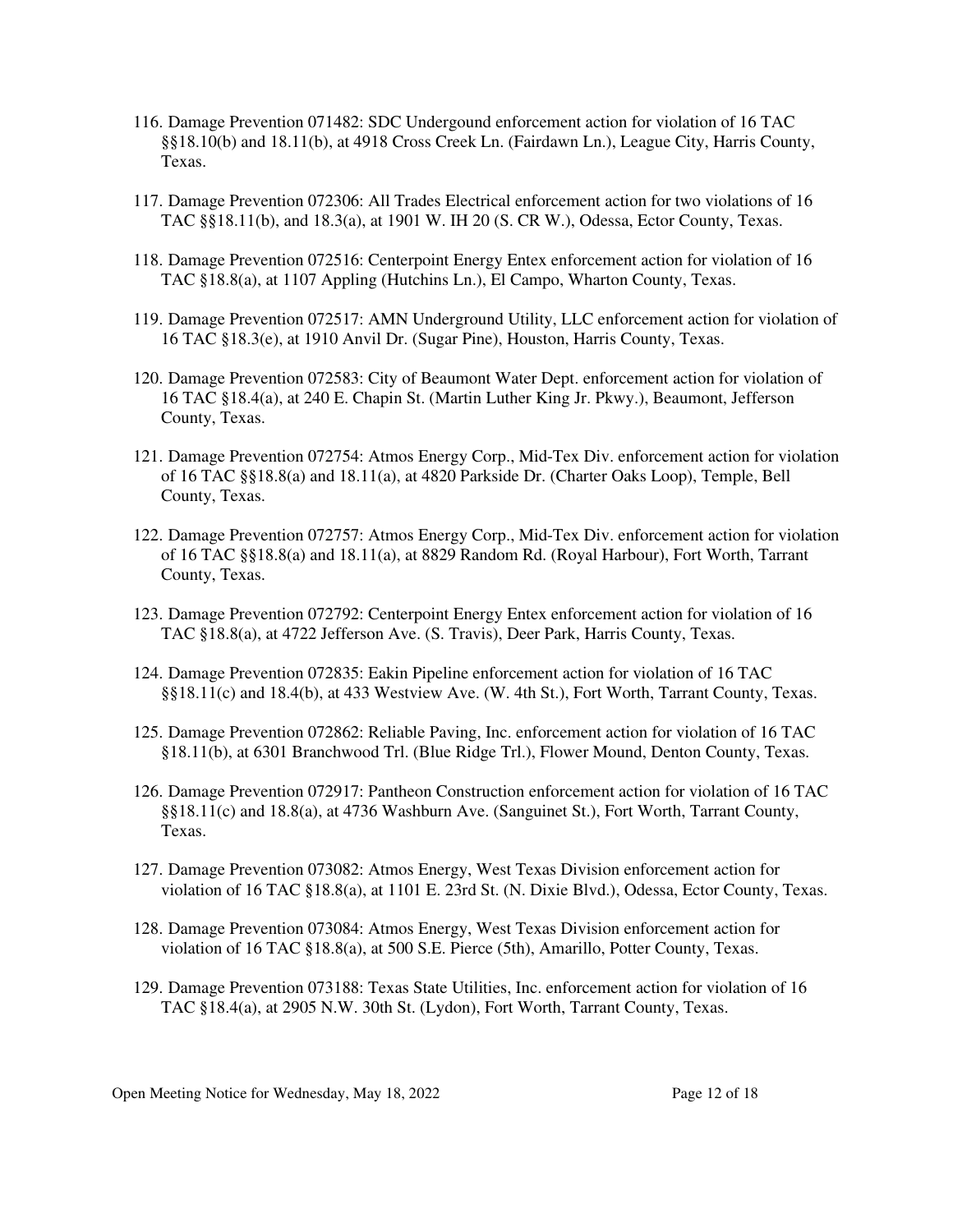- 130. Damage Prevention 073573: Rivera Construction enforcement action for violation of 16 TAC §§18.10(b) and 18.11(b), at 5210 Green Grove (Terrace Ridge), San Antonio, Bexar County, Texas.
- 131. Damage Prevention 073752: Pantheon Construction enforcement action for two violations of 16 TAC §§18.11(b), at 2709 Haynie St. (Handley Park), Fort Worth, Tarrant County, Texas.
- 132. Damage Prevention 073792: City of Dallas enforcement action for violation of 16 TAC §18.3(a), at 9870 Kingsman Dr. (Province Ln.), Dallas, Dallas County, Texas.
- 133. Damage Prevention 073811: City of Balch Springs enforcement action for violation of 16 TAC §18.3(a), at 11801 Lake June Rd. (Sheilia), Balch Springs, Dallas County, Texas.
- 134. Damage Prevention 073817: Texas Gas Service Company enforcement action for violation of 16 TAC §18.8(a), at 250 E. Houston St. (Cypress St.), Luling, Caldwell County, Texas.
- 135. Damage Prevention 073818: Centerpoint Energy Entex enforcement action for violation of 16 TAC §18.8(a), at 5100 Blk. Glenvalley Dr., La Porte, Harris County, Texas.
- 136. Damage Prevention 073862: City of Abilene Water Distribution enforcement action for violation of 16 TAC §18.10(b), at 801 Barrow (S. Mockingbird Ln.), Abilene, Taylor County, Texas.
- 137. Damage Prevention 073902: Centerpoint Energy Entex enforcement action for violation of 16 TAC §18.8(a), at 900 Blk. Webb St., Conroe, Montgomery County, Texas.
- 138. Damage Prevention 073904: Centerpoint Energy Entex enforcement action for violation of 16 TAC §18.8(a), at 3720 Rupert St. (Collingsworth St.), Houston, Harris County, Texas.
- 139. Damage Prevention 073905: City of Dallas enforcement action for violation of 16 TAC §18.10(b), at 2221 Abrams Rd. (Lakewood), Dallas, Dallas County, Texas.
- 140. Damage Prevention 073938: CPS Energy enforcement action for violation of 16 TAC §18.8(a), at 9390 S.W. Loop 410 (Old Pearsall Rd.), San Antonio, Bexar County, Texas.
- 141. Damage Prevention 073955: Centerpoint Energy Entex enforcement action for violation of 16 TAC §18.8(a), at 3200 W. Davis St., Conroe, Montgomery County, Texas.
- 142. Damage Prevention 073960: Grey Forest Utilities enforcement action for violation of 16 TAC §18.8(a), at 9517 Majestic Circle (Scenic Loop Rd.), San Antonio, Bexar County, Texas.
- 143. Damage Prevention 073974: Atmos Energy Corp., Mid-Tex Div. enforcement action for violation of 16 TAC §18.8(a), at 209 Railroad Ave. (Smith St.), Sanger, Denton County, Texas.
- 144. Damage Prevention 073975: North Houston Pole Line enforcement action for violation of 16 TAC §18.4(a), at 11135 Fall Breeze Dr. (Autumn Harvest Dr.), Houston, Harris County, Texas.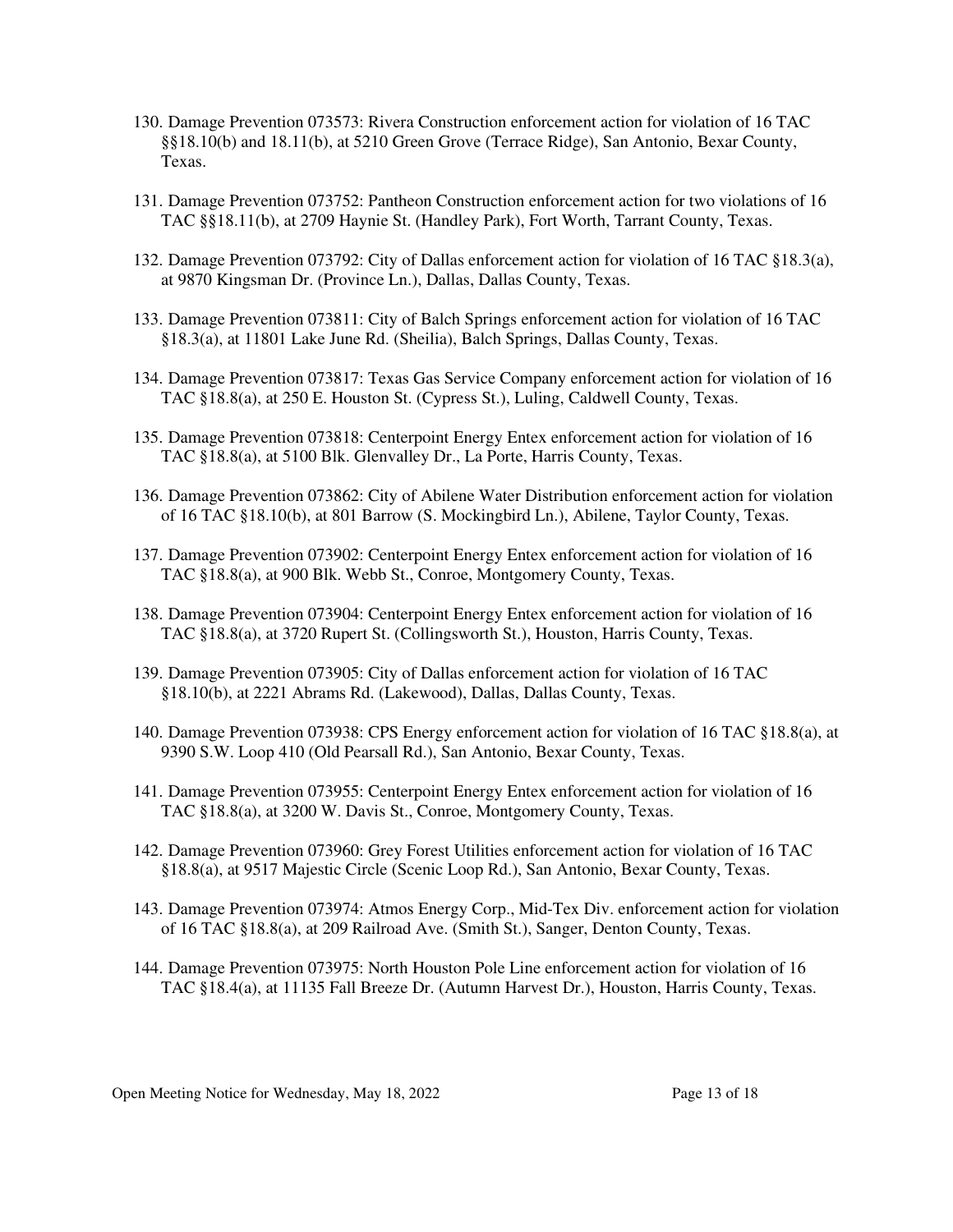- 145. Damage Prevention 073978: Centerpoint Energy Entex enforcement action for violation of 16 TAC §18.8(a), at 1302 Hwy. 3 (Bradshaw Nursery Rd.), League City, Galveston County, Texas.
- 146. Damage Prevention 073985: In Charge Electric, LLC enforcement action for two violations of 16 TAC §§18.11(b), 18.3(a), and 18.11(c), at 6200 Kings Path (Midcities), North Richland Hills, Tarrant County, Texas.
- 147. Damage Prevention 074002: Atmos Energy Corp., Mid-Tex Div. enforcement action for violation of 16 TAC §18.8(a), at 4928 Carmel Valley Dr. (Monte Verde), Fort Worth, Tarrant County, Texas.
- 148. Damage Prevention 074008: Atmos Energy Corp., Mid-Tex Div. enforcement action for violation of 16 TAC §18.8(a), at 4600 Cole Ave. (46th St.), Waco, McLennan County, Texas.
- 149. Damage Prevention 074010: Atmos Energy Corp., Mid-Tex Div. enforcement action for violation of 16 TAC §18.8(a), at 3311 Morrow St. (N. 33rd St.), Waco, McLennan County, Texas.
- 150. Damage Prevention 074011: Atmos Energy Corp., Mid-Tex Div. enforcement action for violation of 16 TAC §18.8(a), at 221 Castle Hill Dr. (Flagstone Dr.), Burleson, Johnson County, Texas.
- 151. Damage Prevention 074017: Centerpoint Energy Entex enforcement action for violation of 16 TAC §18.8(a), at 6610 Sommerville Ln., Manvel, Brazoria County, Texas.
- 152. Damage Prevention 074018: Atmos Energy Corp., Mid-Tex Div. enforcement action for violation of 16 TAC §18.8(a), at 1800 Blk. Eagle Landing (Haystack), Van Alstyne, Grayson County, Texas.
- 153. Damage Prevention 074020: SER Construction Partners, Ltd. enforcement action for violation of 16 TAC §§18.4(b), 18.10(b) and 18.11(b), at 3100 Blk. Stoney Brook Dr., Houston, Harris County, Texas.
- 154. Damage Prevention 074041: Atmos Energy Corp., Mid-Tex Div. enforcement action for violation of 16 TAC §18.8(a), at 8736 Bent Tree Dr. (Rosebud Ct.), Bryan, Brazos County, Texas.
- 155. Damage Prevention 074075: SiEnergy, LP enforcement action for violation of 16 TAC §18.8(a), at Yellowstone Preserve Dr. (Tamarron Trace), Richmond, Fort Bend County, Texas.
- 156. Damage Prevention 074078: Atmos Energy Corp., Mid-Tex Div. enforcement action for violation of 16 TAC §18.8(a), at 513 S.E. 3rd St. (Thomas), Grand Prairie, Dallas County, Texas.
- 157. Damage Prevention 074079: Centerpoint Energy Entex enforcement action for violation of 16 TAC §18.8(a), at 3203 S. Main St. (W. Centennial Blvd.), Lindale, Smith County, Texas.
- 158. Damage Prevention 074081: Atmos Energy Corp., Mid-Tex Div. enforcement action for violation of 16 TAC §18.8(a), at 1316 Augustine Ct. (Southwood), College Station, Brazos County, Texas.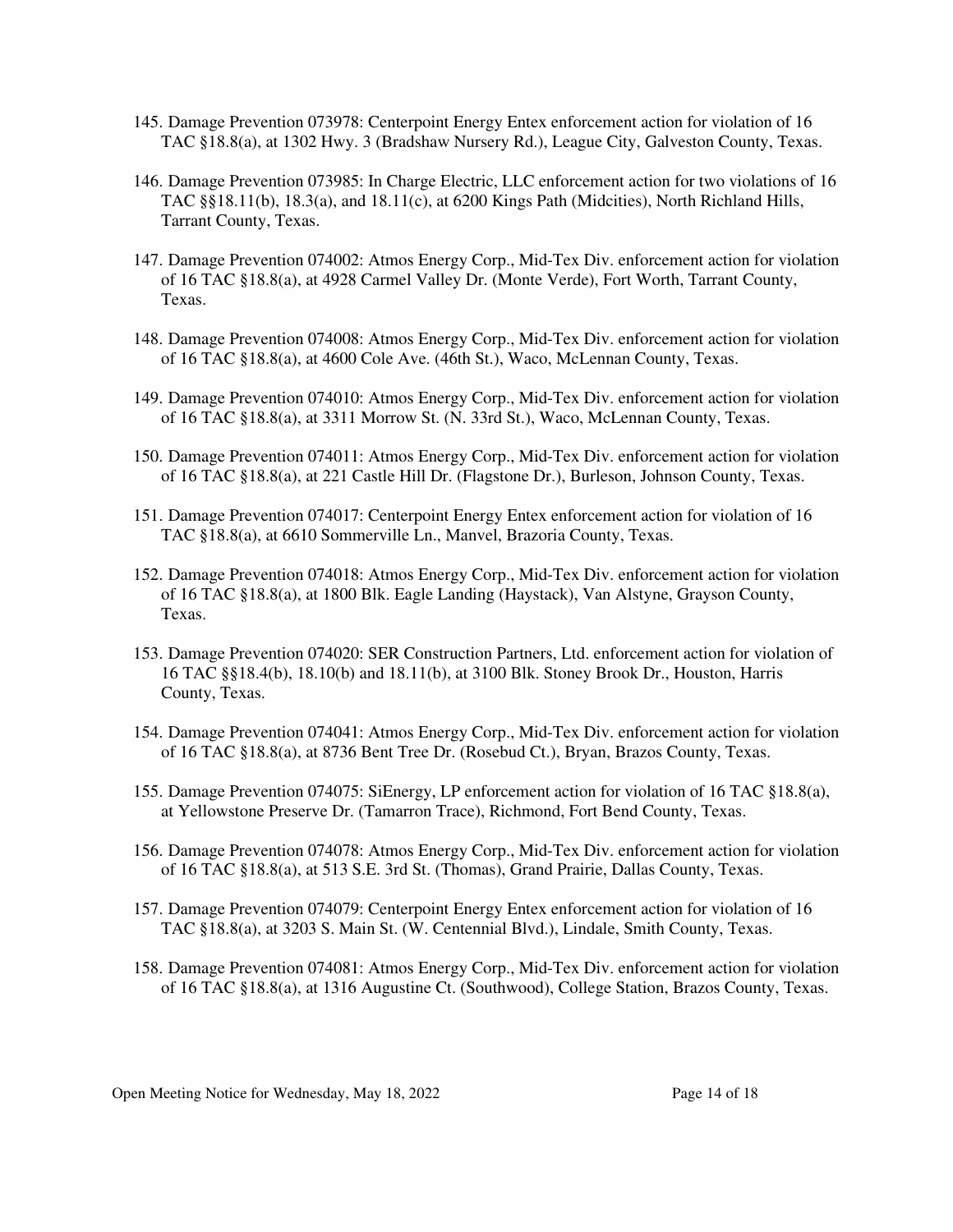- 159. Damage Prevention 074091: Centerpoint Energy Entex enforcement action for violation of 16 TAC §18.8(a), at 6406 Prairie Landing Blvd. (Arcola Glen Ln.), Katy, Harris County, Texas.
- 160. Damage Prevention 074103: Atmos Energy Corp., Mid-Tex Div. enforcement action for violation of 16 TAC §18.8(a), at 900 W. Terrell Ave. N. (W. Terrell Ave.), Fort Worth, Tarrant County, Texas.
- 161. Damage Prevention 074104: Centerpoint Energy Entex enforcement action for violation of 16 TAC §18.8(a), at Benner (Doherty), Kyle, Hays County, Texas.
- 162. Damage Prevention 074105: Atmos Energy Corp., Mid-Tex Div. enforcement action for violation of 16 TAC §18.8(a), at 123 Buffalo Creek Dr. (Tejas Trail), Crandall, Kaufman County, Texas.
- 163. Damage Prevention 074106: Centerpoint Energy Entex enforcement action for violation of 16 TAC §18.8(a), at 1814 Morning Park Dr., Katy, Fort Bend County, Texas.
- 164. Damage Prevention 074107: Atmos Energy Corp., Mid-Tex Div. enforcement action for violation of 16 TAC §18.8(a), at 1317 Augustine Ct. (Southwood Dr.), College Station, Brazos County, Texas.
- 165. Damage Prevention 074108: Atmos Energy Corp., Mid-Tex Div. enforcement action for violation of 16 TAC §18.8(a), at 509 Cherokee Trl. (Apache Trl.), Keller, Tarrant County, Texas.
- 166. Damage Prevention 074109: Centerpoint Energy Entex enforcement action for violation of 16 TAC §18.8(a), at 75 S. Copper Sage Cir., The Woodlands, Montgomery County, Texas.
- 167. Damage Prevention 074115: Empire Ironworks enforcement action for two violations of 16 TAC §§18.11(b), and 18.3(a), at 172 College Park Dr. (Martin Dr.), Weatherford, Parker County, Texas.
- 168. Damage Prevention 074117: Centerpoint Energy Entex enforcement action for violation of 16 TAC §18.8(a), at 14218 Torrey Village Dr., Houston, Harris County, Texas.
- 169. Damage Prevention 074119: Atmos Energy Corp., Mid-Tex Div. enforcement action for violation of 16 TAC §18.8(a), at 7940 Tumbleweed Trl. (S. Cherry Ln.), White Settlement, Tarrant County, Texas.
- 170. Damage Prevention 074135: Centerpoint Energy Entex enforcement action for violation of 16 TAC §18.8(a), at 500 Blk. Sherman St., Conroe, Montgomery County, Texas.
- 171. Damage Prevention 074137: Atmos Energy Corp., Mid-Tex Div. enforcement action for violation of 16 TAC §18.8(a), at 501 A. D. Mosley St. (Pecan St.), Ferris, Ellis County, Texas.
- 172. Damage Prevention 074143: Atmos Energy Corp., Mid-Tex Div. enforcement action for violation of 16 TAC §18.8(a), at 2709 Pioneer Ln. (Meadow Glen), Lancaster, Dallas County, Texas.
- 173. Damage Prevention 074152: Atmos Energy Corp., Mid-Tex Div. enforcement action for violation of 16 TAC §18.8(a), at 6426 Meadow Rd. (Tibbs St.), Dallas, Dallas County, Texas.

Open Meeting Notice for Wednesday, May 18, 2022 Page 15 of 18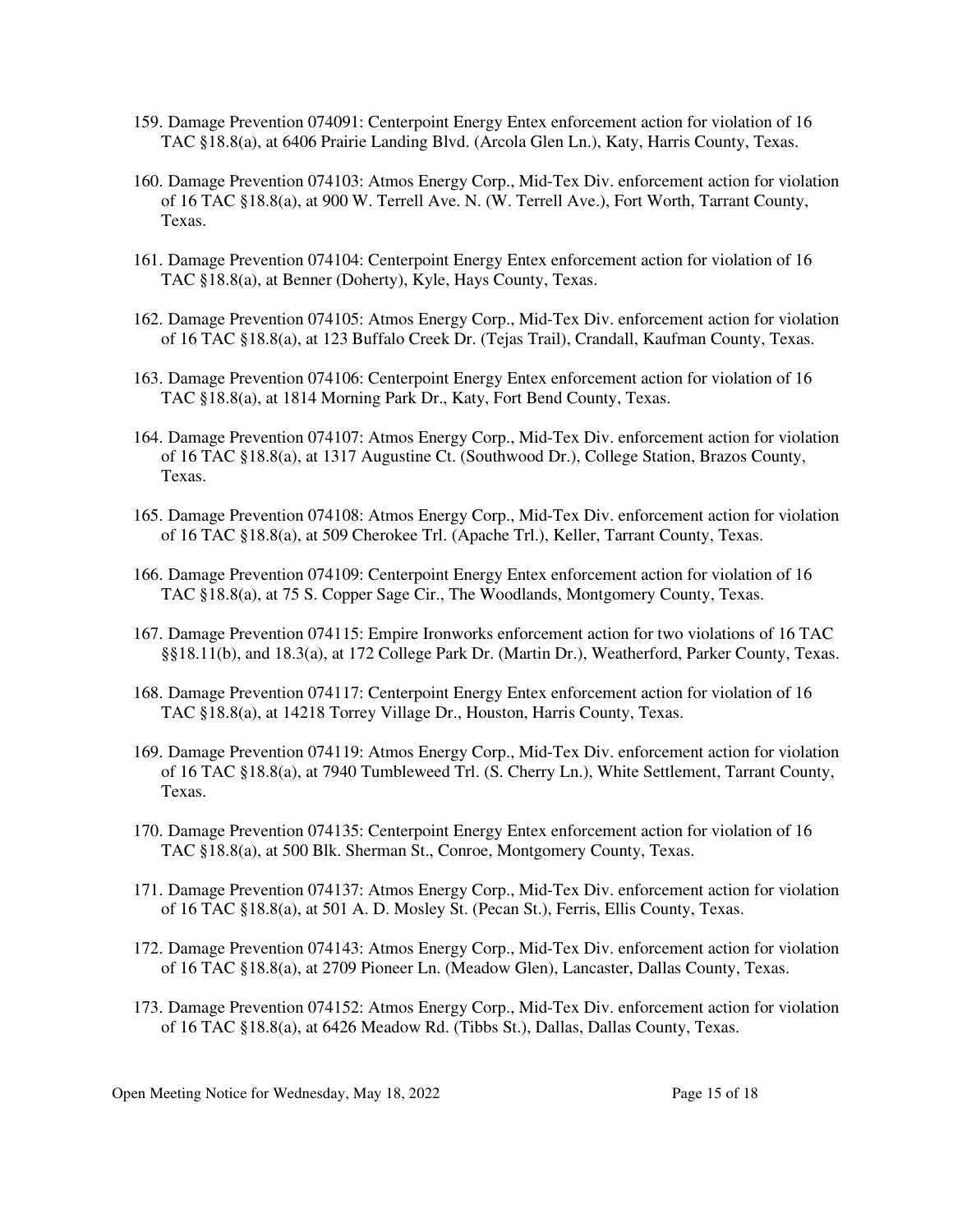- 174. Damage Prevention 074155: Atmos Energy Corp., Mid-Tex Div. enforcement action for violation of 16 TAC §18.8(a), at 413 E. Evergreen St. (N. East), Sherman, Grayson County, Texas.
- 175. Damage Prevention 074159: Atmos Energy Corp., Mid-Tex Div. enforcement action for violation of 16 TAC §18.8(a), at 800 E. Cherry St. (S. Maxey), Sherman, Grayson County, Texas.
- 176. Damage Prevention 074164: Atmos Energy Corp., Mid-Tex Div. enforcement action for violation of 16 TAC §18.8(a), at 5956 Sherry Ln. (Douglas Ave.), Dallas, Dallas County, Texas.
- 177. Damage Prevention 074165: Atmos Energy Corp., Mid-Tex Div. enforcement action for violation of 16 TAC §18.8(a), at 234 S. Hampton Rd., Dallas, Dallas County, Texas.
- 178. Damage Prevention 074183: Atmos Energy Corp., Mid-Tex Div. enforcement action for violation of 16 TAC §18.8(a), at 1431 W. Hwy. 287 (Chenault Dr.), Waxahachie, Ellis County, Texas.
- 179. Damage Prevention 074188: Atmos Energy Corp., Mid-Tex Div. enforcement action for violation of 16 TAC §18.8(a), at Prairie Dr. (Bottlebrush), Prosper, Denton County, Texas.
- 180. Damage Prevention 074194: Atmos Energy Corp., Mid-Tex Div. enforcement action for violation of 16 TAC §18.8(a), at 2338 Douglas Ave. (Sylvester St.), Dallas, Dallas County, Texas.
- 181. Damage Prevention 074207: Riddell Plumbing enforcement action for violation of 16 TAC §18.3(a), at 3416 Colgate (Hillcrest), University Park, Dallas County, Texas.
- 182. Damage Prevention 074209: Atmos Energy Corp., Mid-Tex Div. enforcement action for violation of 16 TAC §18.8(a), at 13410 Preston Rd. (Dilbeck Ln.), Dallas, Dallas County, Texas.
- 183. Damage Prevention 074214: Atmos Energy Corp., Mid-Tex Div. enforcement action for violation of 16 TAC §18.8(a), at 538 N.W. Ave. F (N.W. 6th), Hamlin, Jones County, Texas.
- 184. Damage Prevention 074216: Atmos Energy Corp., Mid-Tex Div. enforcement action for violation of 16 TAC §18.8(a), at 4100 Fossil Creek Blvd. (N. Riverside), Fort Worth, Tarrant County, Texas.
- 185. Damage Prevention 074218: Atmos Energy Corp., Mid-Tex Div. enforcement action for violation of 16 TAC §18.8(a), at 7804 Appomattox Dr. (Raintree Dr.), College Station, Brazos County, Texas.
- 186. Damage Prevention 074221: Atmos Energy Corp., Mid-Tex Div. enforcement action for violation of 16 TAC §18.8(a), at 1504 W. Abram St. (Elliott St.), Arlington, Tarrant County, Texas.
- 187. Damage Prevention 074224: 4M Construction Services Inc. enforcement action for violation of 16 TAC §18.3(e), at 1715 Stephanie Dr. (Main St.), Whitehouse, Smith County, Texas.
- 188. Damage Prevention 074236: Atmos Energy Corp., Mid-Tex Div. enforcement action for violation of 16 TAC §18.8(a), at 112 N. Camden (Live Oak), Dublin, Erath County, Texas.

Open Meeting Notice for Wednesday, May 18, 2022 Page 16 of 18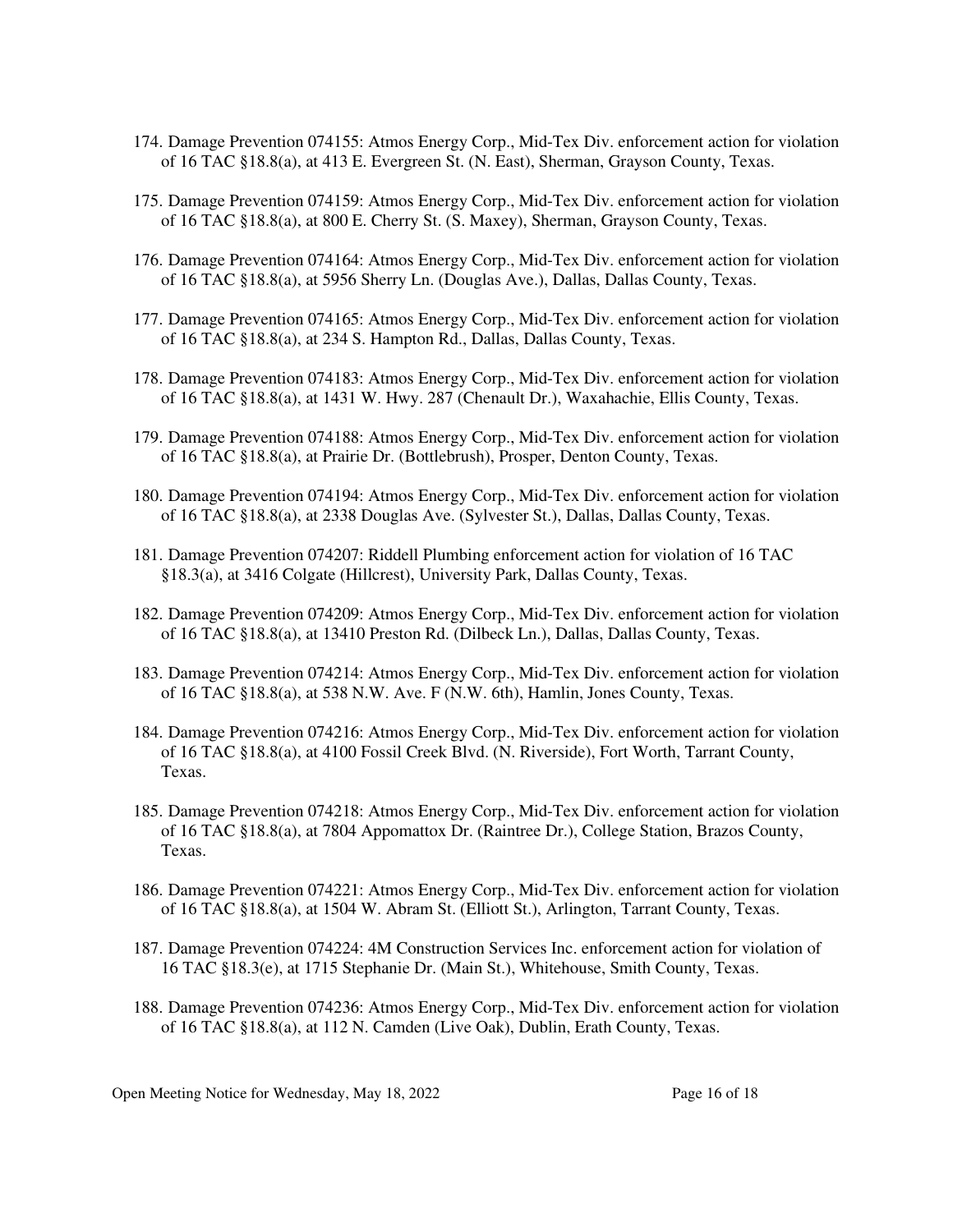- 189. Damage Prevention 074241: Atmos Energy Corp., Mid-Tex Div. enforcement action for violation of 16 TAC §18.8(a), at 1330 E. Waco Ave. (Woodview Ln.), Dallas, Dallas County, Texas.
- 190. Damage Prevention 074249: Atmos Energy Corp., Mid-Tex Div. enforcement action for violation of 16 TAC §18.8(a), at 3922 W. 4th St. (Virginia Place), Fort Worth, Tarrant County, Texas.
- 191. Damage Prevention 074256: Atmos Energy Corp., Mid-Tex Div. enforcement action for violation of 16 TAC §18.8(a), at 1205 W. Newcomb (Flynt), Quanah, Hardeman County, Texas.
- 192. Damage Prevention 074263: Atmos Energy Corp., Mid-Tex Div. enforcement action for violation of 16 TAC §18.8(a), at 629 Country View Ln. (Trails Pkwy.), Garland, Dallas County, Texas.
- 193. Damage Prevention 074268: Atmos Energy Corp., Mid-Tex Div. enforcement action for violation of 16 TAC §18.8(a), at 5008 Mountain Valley Ct. (Diamon Springs Trl.), Fort Worth, Tarrant County, Texas.
- 194. Damage Prevention 074271: Atmos Energy Corp., Mid-Tex Div. enforcement action for violation of 16 TAC §18.8(a), at 1007 San Saba Dr. (Rio Grande), College Station, Brazos County, Texas.
- 195. Damage Prevention 074272: Atmos Energy Corp., Mid-Tex Div. enforcement action for violation of 16 TAC §18.8(a), at 8450 Shady Shores Dr. (Idlewild Dr.), Frisco, Denton County, Texas.
- 196. Damage Prevention 074277: Atmos Energy Corp., Mid-Tex Div. enforcement action for violation of 16 TAC §18.8(a), at Ferguson Rd. (Graycliff Dr.), Dallas, Dallas County, Texas.

#### **ADMINISTRATIVE MATTERS**

#### **EXECUTIVE OFFICE**

197. Approval of the Strategic Plan for Fiscal Years 2023-2027.

#### **OFFICE OF GENERAL COUNSEL**

198. Pending and/or contemplated litigation, rulemakings, and other actions initiated by or involving the U.S. Environmental Protection Agency, U.S. Department of Interior, U.S. Department of Transportation, and other federal agencies that may impact the State of Texas, including, but not limited to, the energy, pipeline, and natural resource industries.

#### **OIL AND GAS DIVISION**

199. Proposed Amendments to Form P-16, Acreage Designation, and its instructions.